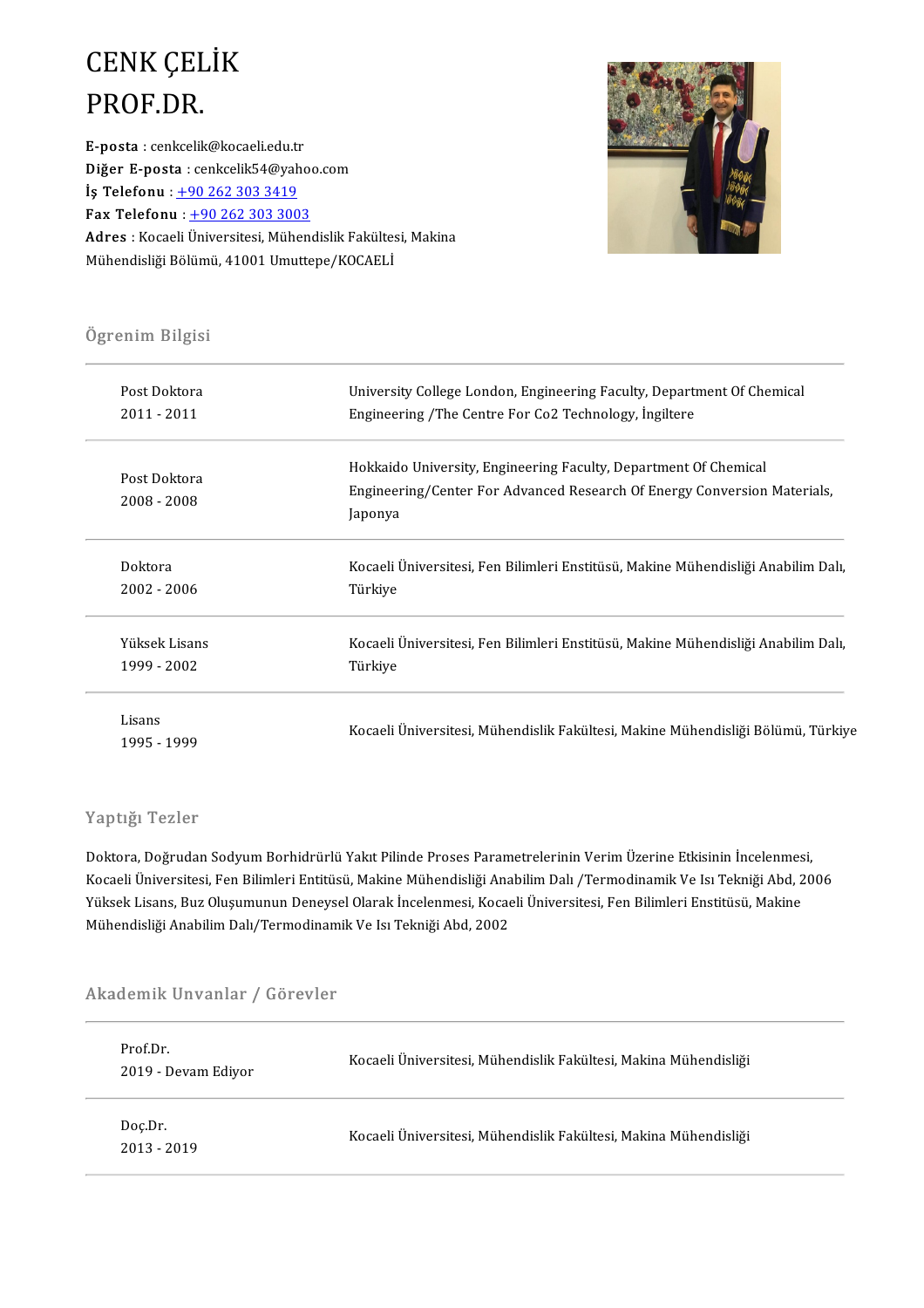Yrd.Doç.Dr.

2008-2013 KocaeliÜniversitesi,MühendislikFakültesi,MakinaMühendisliği

)<br>Araştırma Görevlisi<br>2000 - 2009 2000-2008

Kocaeli Üniversitesi, Mühendislik Fakültesi, Makina Mühendisliği

#### Desteklenen Projeler

- ) esteklenen Projeler<br>1. Becerikli F., Çelik C., TÜBİTAK Projesi, 1 kW'a Kadar Elektrik Üreten Yakıt Hücreleri (PEM-SOFC) İçin 700 ml/dk<br>Hidroian Üreten ve Besundandurlabilen Proton Değisim Mombren Elektreligen (PEM Electr Becerikli F., Çelik C., TÜBİTAK Projesi, 1 kW'a Kadar Elektrik Üreten Yakıt Hücreleri (PEM-SOFC) İçin 70<br>Hidrojen Üreten ve Basınçlandırılabilen Proton Değişim Membran Elektrolizör (PEM Electrolyzer) Gaz<br>Kompresörü İmalatı Becerikli F., Çelik C., TÜBİTAK Proj<br>Hidrojen Üreten ve Basınçlandırıla<br>Kompresörü İmalatı, 2020 - 2022<br>Akay P. G., Gelik G., Kibar M. E., TÜ 2. Hidrojen Üreten ve Basınçlandırılabilen Proton Değişim Membran Elektrolizör (PEM Electrolyzer) Gaz<br>Kompresörü İmalatı, 2020 - 2022<br>2. Akay R. G. , Çelik C., Kibar M. E. , TÜBİTAK Projesi, Reformat Gazlarından Saf ve Bas
- Kompresörü İmalatı, 2020 2022<br>Akay R. G. , Çelik C., Kibar M. E. , TÜBİTAK Projesi, Reformat Gazlarından Saf ve Basınçlandırılmış Hid<br>İçin Elektrokimyasal Hidrojen Saflaştırıcı ve Kompresörü Sistemi (Ehsk) Geliştirilmesi 3. Akay R. G. , Çelik C., Kibar M. E. , TÜBİTAK Projesi, Reformat Gazlarından Saf ve Basınçlandırılmış Hidrojen Üretimi<br>1 İçin Elektrokimyasal Hidrojen Saflaştırıcı ve Kompresörü Sistemi (Ehsk) Geliştirilmesi, 2019 - 2022<br>
- İçin Elektrokimyasal Hidrojen Saflaştırıcı ve Kompresörü Sistemi (Ehsk) Geliştirilmesi, 2019 2022<br>Çelik C., Ertürk A. T. , Saraç H. İ. , Akın A. N. , Akay R. G. , Yılmaz M., TÜBİTAK Projesi, Laboratuar Şartlarında Üre<br>Me Çelik C., Ertürk A. T. , Saraç H. İ. , Akın A. N. , Akay R. G. , Yılmaz M., TÜ<br>Membran ve Membran Elektrot Üniteleri Kullanılarak Tasarlanan Do<br>Parametrelerinin Verim Üzerine Etkisinin İncelenmesi, 2016 - 2019<br>CELİK C. Vül Membran ve Membran Elektrot Üniteleri Kullanılarak Tasarlanan Doğrudan Borhidrürlü Yakıt Pilinde İşletim<br>Parametrelerinin Verim Üzerine Etkisinin İncelenmesi, 2016 - 2019<br>4. CELİK C., Yükseköğretim Kurumları Destekli Proje
- Parametrelerinin Verim Üzerine Etkis<br>ÇELİK C., Yükseköğretim Kurumları D<br>PERFORMANSA ETKİSİ, 2017 2018<br>CELİK C. Vülseköğretim Kunumları D 5. ÇELİK C., Yükseköğretim Kurumları Destekli Proje, YAKIT PİLLERİNDE ANOT TARAFI AKIŞ ALANI TASARIMII<br>1997- PERFORMANSA ETKİSİ, 2017 - 2018<br>5. CCLİK C., Yükseköğretim Kurumları Destekli Proje, DOĞRUDAN SODYUM BORHİDRÜRLÜ
- (DBHYP) PERFORMANSA ETKİSİ, 2017 2018<br>5. CELİK C., Yükseköğretim Kurumları Destekli Proje, DOĞRUDAN SODYUM BORHİDRÜRLÜ YAKIT PİLLERİNİN<br>64Z (DBHYP) ANOT KISMINDA KATALİZÖR DESTEĞİ OLARAK STANDART KARBON KAĞIT/KUMAS YERİN DİFÜZYONTABAKASIOLARAKKULLANILMAKÜZEREMETALİKKÖPÜĞÜNKARAKTERİZASYONU,2017-2018 (DBHYP) ANOT KISMINDA KATALİZÖR DESTEĞİ OLARAK STANDART KARBON KAĞIT/KUMAŞ YERİNE<br>16. DİFÜZYON TABAKASI OLARAK KULLANILMAK ÜZERE METALİK KÖPÜĞÜN KARAKTERİZASYONU, 2017<br>6. SARAÇ H. İ. , ÇELİK C., OPAN M., ÜNLÜ M., Yükseköğr
- DİFÜZYON TABAKASI OLARAK KULLANILMAK ÜZERE METALİK KÖPÜĞÜN KARAKTERİZASYONU, 2017 2018<br>SARAÇ H. İ. , ÇELİK C., OPAN M., ÜNLÜ M., Yükseköğretim Kurumları Destekli Proje, KIRSAL YERLEŞİM<br>ALANLARINDA YENİLENEBİLİR ENERJİ KA 5. SARAÇ H. İ. , ÇELİK C., OPAN M., ÜNLÜ M., Yükseköğretim Kurumları Destekli Proje, KIRSAL YERLEŞİM<br>ALANLARINDA YENİLENEBİLİR ENERJİ KAYNAKLARINDAN OPTİMAL ENERJİ ÜRETİMİ VE YÖNETİMİ, ;<br>7. Özdemir E., ÇELİK C., TÜBİTAK Pr
- 
- 8. ALANLARINDA YENİLENEBİLİR ENERJİ KAYNAKLARINDAN OPTİMAL ENERJİ ÜRETİMİ VE YÖNETİMİ, 2016 2018<br>7. Özdemir E., ÇELİK C., TÜBİTAK Projesi, Kocaeli Üniversitesi Ar-Ge Strateji Belgesi (Enerji), 2016 2018<br>8. CELİK C., De Özdemir E., ÇELİK C., TÜBİTAK Projesi, Kocaeli Üniversitesi Ar-Ge Strate<br>ÇELİK C., Desteklenmiş Diğer Projeler, Development of advanced solid o<br>design,materials innovation and thermodynamic analyses, 2011 - 2011<br>CELİK C. D 9. CELİK C., Desteklenmiş Diğer Projeler, Development of advanced solid oxide fuel cell systems through engineer<br>design,materials innovation and thermodynamic analyses, 2011 - 2011<br>9. CELİK C., Diğer Özel Kurumlarca Destek
- design,materials innovation and thermodynamic analyses, 2011 2011<br>ÇELİK C., Diğer Özel Kurumlarca Desteklenen Proje, Soğutucu Serpantinlerde Optimizasyon (H476 Ford Cargo<br>projesi kapsamında en uygun soğutma performansı s 9. ÇELİK C., Diğer Özel Kurumlarca Desteklenen Proje, Soğutucu Serpantinlerde Optimizasyon (H476 Ford Cargo projesi kapsamında en uygun soğutma performansı sağlayacak radyatör tasarımı), 2008 - 2009<br>10. Çelik C., Yiğit K.
- projesi kapsamında en uygun soğutma pe:<br>Çelik C., Yiğit K. S. , Saraç H. İ. , TÜBİTAK Pr<br>üretim sisteminde kullanımı, 2007 2009<br>CELİK C. Desteklenmis Diğer Projeler, Cre 10. Çelik C., Yiğit K. S. , Saraç H. İ. , TÜBİTAK Projesi, Bitkisel ve hayvansal atıklardan biyogaz üretimi ve entegre enerji<br>üretim sisteminde kullanımı, 2007 - 2009<br>11. ÇELİK C., Desteklenmiş Diğer Projeler, Greenhouse G
- 

#### Burslar

Burslar<br>Yurt Dışı Doktora Sonrası Araştırma Burs Programı (Bilim İnsanı Destek Programları Başkanlığı (BİDEB 2219)),<br>TÜRİTAK 2011, 2011 Burolur<br>Yurt Dışı Doktora Sonra<br>TÜBİTAK, 2011 - 2011<br>Doktora Sonrası Arastu

TÜBİTAK, 2011 - 2011<br>Doktora Sonrası Araştırma Bursu, Diğer Uluslararası Organizasyonlar, 2008 - 2008

SCI, SSCI ve AHCI İndekslerine Giren Dergilerde Yayınlanan Makaleler

CI, SSCI ve AHCI İndekslerine Giren Dergilerde Yayınlanan Makaleler<br>1. Preparation and characterization of bimetallic Pd-Zn nanoparticles on carbon for borohydride<br>electroovidation electrooxidation<br>Preparation and<br>Pegga Ozga M Ak electrooxidation<br>Dogan Ozcan M., AKAY R. G. , ÇELİK C., AKIN A. N.

REACTION KINETICS MECHANISMS AND CATALYSIS, cilt.134, sa.1, ss.163-177, 2021 (SCI İndekslerine Giren Dergi)

2. Investigation of the performance of a direct borohydride fuel cell with low Pt/C catalyst loading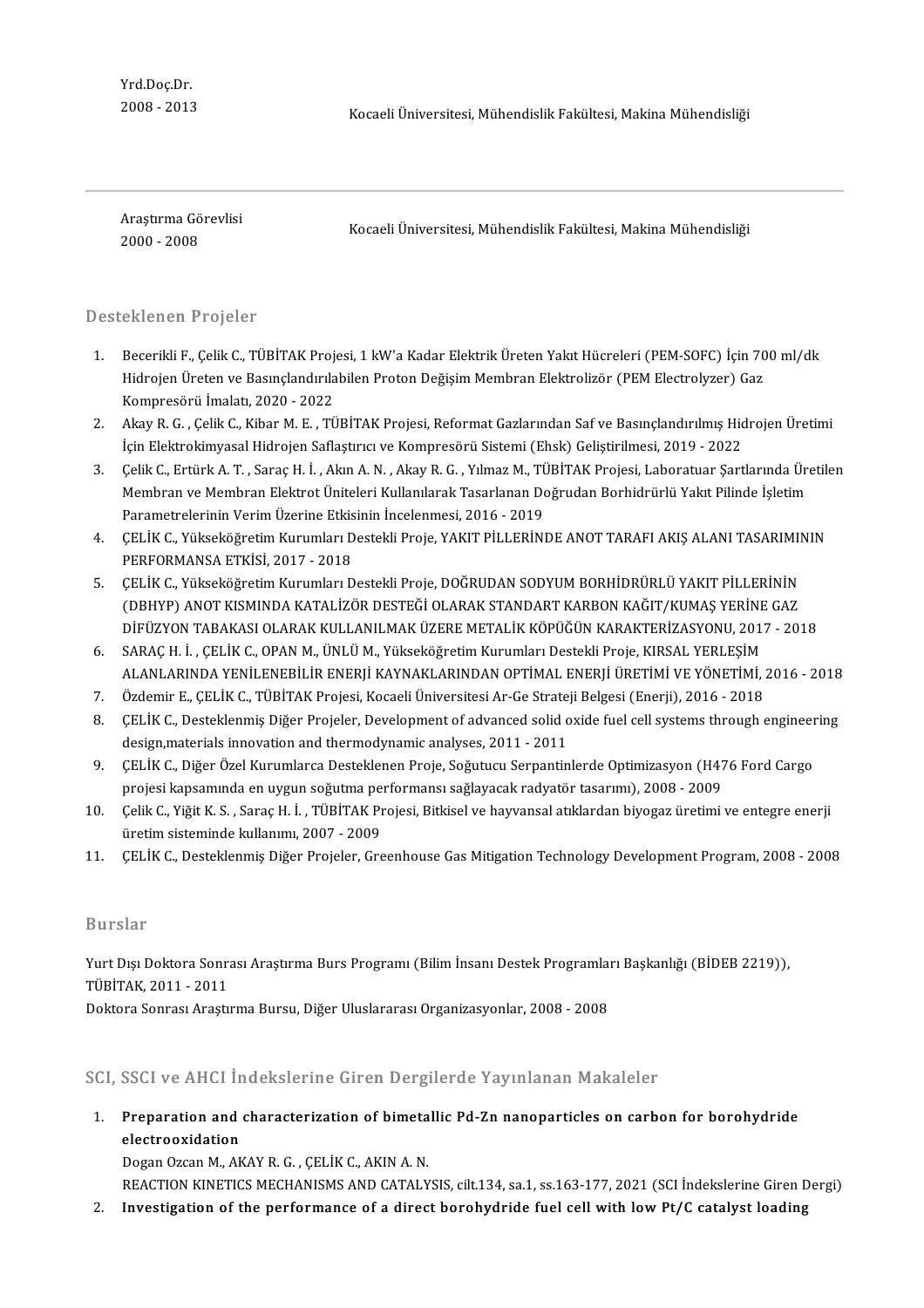#### under different operating conditions

KadiogluT.,TurkmenA.C. ,AtaK.C. ,AkayR.G. ,Tıkız İ.,ÇelikC. under different operating conditions<br>Kadioglu T., Turkmen A. C. , Ata K. C. , Akay R. G. , Tıkız İ., Çelik C.<br>INTERNATIONAL JOURNAL OF HYDROGEN ENERGY, cilt.45, sa.60, ss.35006-35012, 2020 (SCI İndekslerine Giren Kadiog<br>INTERI<br>Dergi)<br>Invest INTERNATIONAL JOURNAL OF HYDROGEN ENERGY, cilt.45, sa.60, ss.35006-35012, 2020 (SCI Indekslerine C<br>Dergi)<br>3. Investigation of the effects of SPEEK and its clay composite membranes on the performance of<br>Direct Berebydride F

### Dergi)<br>Investigation of the effects o<br>Direct Borohydride Fuel Cell<br>Ata K.C. Kadyağlu T. Türkman

Direct Borohydride Fuel Cell<br>Ata K. C. , Kadıoğlu T., Türkmen A. C. , Çelik C., Akay R. G. International Journal of Hydrogen Energy, cilt.45, ss.5430-5437, 2020 (SCI İndekslerine Giren Dergi)

4. Analysis of wind energy potential; A case study of Kocaeli University campus CaglayanI.,Tikiz İ.,TurkmenA.C. ,ÇelikC.,SoyhanG. (. Analysis of wind energy potential; A case study of Kocael<br>Caglayan I., Tikiz İ., Turkmen A. C. , Çelik C., Soyhan G. (.<br>Fuel, cilt.253, ss.1333-1341, 2019 (SCI İndekslerine Giren Dergi)<br>Ontimal anargu production from wind

- 5. Optimal energy production from wind and hydroelectric power plants<br>Opan M., Ünlü M., Özkale C., Çelik C., Saraç H. İ. Fuel, cilt.253, ss.1333-1341, 2019 (SCI İndeksl<br>**Optimal energy production from wind ar**<br>Opan M., Ünlü M., Özkale C., Çelik C., Saraç H. İ.<br>Fraray Sourses, Part A. Pessyory, Utilization s Optimal energy production from wind and hydroelectric power plants<br>Opan M., Ünlü M., Özkale C., Çelik C., Saraç H. İ.<br>Energy Sources, Part A: Recovery, Utilization and Environmental Effects, cilt.41, ss.2219-2232, 2019 (SC Opan M., Ünlü M., Özkale C.<br>Energy Sources, Part A: Re<br>İndekslerine Giren Dergi)<br>The statistisel relations 6. Energy Sources, Part A: Recovery, Utilization and Environmental Effects, cilt.41, ss.2219-2232, 2019 (SCI<br>indekslerine Giren Dergi)<br>6. The statistical relationship between flow channel geometry and pressure drop in a di
- indekslerine Giren Dergi)<br>The statistical relationship bety<br>fuel cell with parallel channels<br>TURKAEN A.C. CELUCE ESEN H The statistical relationship bet<br>fuel cell with parallel channels<br>TURKMEN A. C. , ÇELİK C., ESEN H.<br>International Journal of Hydnason

fuel cell with parallel channels<br>TURKMEN A. C. , ÇELİK C., ESEN H.<br>International Journal of Hydrogen Energy, cilt.44, sa.34, ss.18939-18950, 2019 (SCI İndekslerine Giren Dergi)

TURKMEN A. C. , ÇELİK C., ESEN H.<br>International Journal of Hydrogen Energy, cilt.44, sa.34, ss.18939-18950, 2019 (SCI İndekslerine Giren Dergi)<br>7. Effect of morphology of activated carbon supports for cobalt boride catalys International Journal of Hydrogen En<br>Effect of morphology of activated<br>reaction of sodium borohydride<br><sup>Kibar M. E.</sup>, Engintone E. Ozdemy E. Effect of morphology of activated carbon supports for col<br>reaction of sodium borohydride<br>Kibar M. E. , Engintepe E., Ozdemır E., Kaplan Ö., Çelik C., Akın A. N.<br>INTERNATIONAL JOURNAL OF CHEMICAL KINETICS, silt 50, ss 836 re<mark>action of sodium borohydride</mark><br>Kibar M. E. , Engintepe E., Ozdemır E., Kaplan Ö., Çelik C., Akın A. N.<br>INTERNATIONAL JOURNAL OF CHEMICAL KINETICS, cilt.50, ss.839-845, 2018 (SCI İndekslerine Giren Dergi)<br>Fyaluation of SP

Kibar M. E. , Engintepe E., Ozdemır E., Kaplan Ö., Çelik C., Akın A. N.<br>INTERNATIONAL JOURNAL OF CHEMICAL KINETICS, cilt.50, ss.839-845, 2018 (SCI İndekslerine Giren Der<br>8. Evaluation of SPEEK/PBI blend membranes for possi INTERNATION<br>Evaluation<br>application Evaluation of SPEEK/PBI blend membral<br>application<br>AKAY R. G. , ATA K. C. , KADIOGLU T., ÇELİK C.<br>INTERNATIONAL JOURNAL OE HYDROGEN EN

application<br>AKAY R. G. , ATA K. C. , KADIOGLU T., ÇELİK C.<br>INTERNATIONAL JOURNAL OF HYDROGEN ENERGY, cilt.43, sa.40, ss.18702-18711, 2018 (SCI İndekslerine Giren<br>Dergi) AKAY R. G., ATA K. C., KADIOGLU T., ÇELİK C. INTERNATIONAL JOURNAL OF HYDROGEN ENERGY, cilt.43, sa.40, ss.18702-18711, 2018 (SCI indekslerir<br>Dergi)<br>9. The effect of different gas diffusion layer porosity on proton exchange membrane fuel cells<br>TUPLMEN A.C. CELUC

Dergi)<br>**The effect of different**<br>TURKMEN A. C. , ÇELİK C.<br>FUEL .silt 222, cs 465, 474 The effect of different gas diffusion layer porosity on pi<br>TURKMEN A. C. , ÇELİK C.<br>FUEL, cilt.222, ss.465-474, 2018 (SCI İndekslerine Giren Dergi)<br>Fnanzy harvesting with the niegoaleatric material integr

- TURKMEN A. C. , ÇELİK C.<br>FUEL, cilt.222, ss.465-474, 2018 (SCI İndekslerine Giren Dergi)<br>10. Energy harvesting with the piezoelectric material integrated shoe<br>Turkman A. G. Colik C. FUEL, cilt.222, ss.465-4<br>**Energy harvesting w<br>Turkmen A. C. , Çelik C.**<br>ENEPCY silt 150, ss.55 Energy harvesting with the piezoelectric material integrate<br>Turkmen A. C. , Çelik C.<br>ENERGY, cilt.150, ss.556-564, 2018 (SCI İndekslerine Giren Dergi)<br>An eunerimentel researsh an usedshin druing using a sers Turkmen A. C. , Çelik C.<br>11. An experimental research on woodchip drying using a screw conveyor dryer<br>21. An experimental research on woodchip drying using a screw conveyor dryer
- ENERGY, cilt.150, ss.556-564, 2018 (SCI Indekslerine Giren Dergi)<br>An experimental research on woodchip drying using a scr<br>KAPLAN Ö., ÇELİK C.<br>FUEL, cilt.215, ss.468-473, 2018 (SCI Indekslerine Giren Dergi) An experimental research on woodchip drying using a s<br>KAPLAN Ö., ÇELİK C.<br>FUEL, cilt.215, ss.468-473, 2018 (SCI İndekslerine Giren Dergi)<br>Analysis of a priority flow santral yalve with hydraulis (

### 12. KAPLAN Ö., ÇELİK C.<br>12. Analysis of a priority flow control valve with hydraulic system simulation model<br>12. Analysis of a priority flow control valve with hydraulic system simulation model FUEL, cilt.215, ss.468-473, 2018 (SCI İndekslerine Giren Dergi)<br>Analysis of a priority flow control valve with hydraulic system simulati<br>Coskun G., KOLCUOGLU T., DOGRAMACI T., Turkmen A. C. , ÇELİK C., Soyhan H. S.<br>JOUPNAL JOURNAL OF THE BRAZILIAN SOCIETY OF MECHANICAL SCIENCES AND ENGINEERING, cilt.39, sa.5, ss.1597-1605, Coskun G., KOLCUOGLU T., DOGRAMACI T., Turkmen A. C., CELIK C., Soyhan H. S. 2017 (SCI İndekslerine Giren Dergi)

- 13. Analysis of fuel cell vehicles with advisor software<br>TURKMEN A. C., SOLMAZ S., CELIK C. Analysis of fuel cell vehicles with advisor software<br>TURKMEN A. C. , SOLMAZ S., ÇELİK C.<br>RENEWABLE & SUSTAINABLE ENERGY REVIEWS, cilt.70, ss.1066-1071, 2017 (SCI İndekslerine Giren Dergi)<br>Docision analysis annlisation inte TURKMEN A. C. , SOLMAZ S., ÇELİK C.<br>RENEWABLE & SUSTAINABLE ENERGY REVIEWS, cilt.70, ss.1066-1071, 2017 (SCI İndekslerine Giren Dergi)<br>14. Decision analysis application intended for selection of a power plant running o
- RENEWA<br>Decision<br>sources **Decision analysis application intended fo<br>sources<br>Ozkale C., Celik C., Turkmen A. C. , Cakmaz E. S.<br>DENEWAPLE & SUSTAINAPLE ENEDCY DEVIE**

sources<br>Ozkale C., Celik C., Turkmen A. C. , Cakmaz E. S.<br>RENEWABLE & SUSTAINABLE ENERGY REVIEWS, cilt.70, ss.1011-1021, 2017 (SCI İndekslerine Giren Dergi)<br>Emission abarastenistiss of an budrogen CH4 fuelled spark ispitio 0zkale C., Celik C., Turkmen A. C., Cakmaz E. S.<br>RENEWABLE & SUSTAINABLE ENERGY REVIEWS, cilt.70, ss.1011-1021, 2017 (SCI In:<br>15. Emission characteristics of an hydrogen-CH4 fuelled spark ignition engine<br>ACIVCOZE, CELIV C.

RENEWABLE & SUSTAINABLE ENERGY REVIEWS, cilt.70, ss.:<br>Emission characteristics of an hydrogen-CH4 fuelled<br>ACIKGOZ B., ÇELİK C., Soyhan H. S. , GOKALP B., KARABAG B.<br>EUEL. silt 159, ss.299,207, 2015 (SCLİndekalarine Giren D Emission characteristics of an hydrogen-CH4 fuelled spark ignition engine<br>ACIKGOZ B., ÇELİK C., Soyhan H. S. , GOKALP B., KARABAG B.<br>FUEL, cilt.159, ss.298-307, 2015 (SCI İndekslerine Giren Dergi)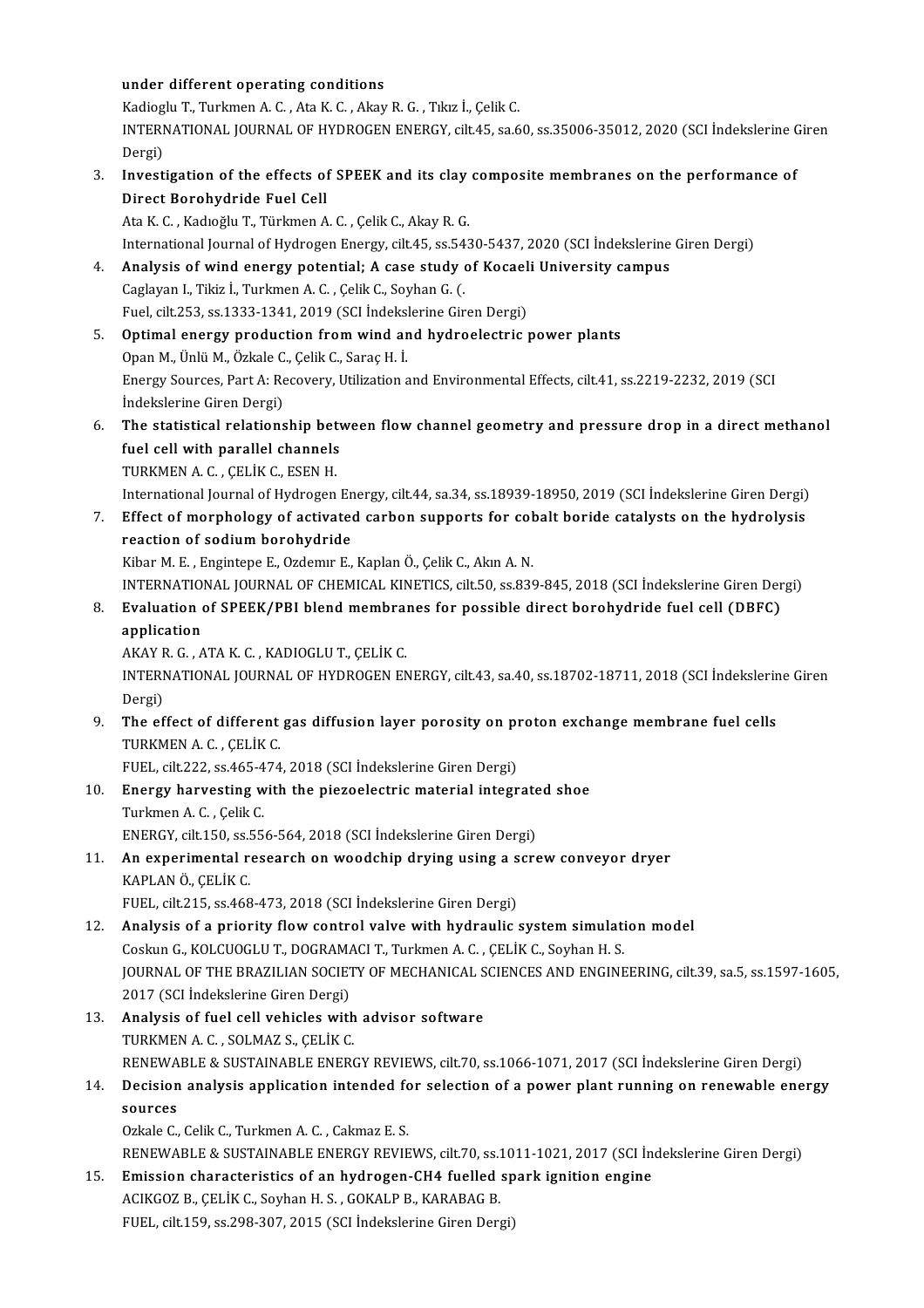- 16. Investigation of Ni Foam Effect for Direct Borohydride Fuel Cell<br>CellyC SANE C B SARACH I Investigation of Ni Foam Effe<br>Celik C., SAN F. G. B. , SARAÇ H. İ.<br>FUEL CELLS silt 12.826.821027 Investigation of Ni Foam Effect for Direct Borohydride Fuel Cell<br>Celik C., SAN F. G. B. , SARAÇ H. İ.<br>FUEL CELLS, cilt.12, sa.6, ss.1027-1031, 2012 (SCI İndekslerine Giren Dergi)<br>An evnerimentel study en nerformanes and em
- 17. Celik C., SAN F. G. B. , SARAÇ H. İ.<br>17. An experimental study on performance and emission characteristics of a methane-hydrogen fuelled<br>17. An experimental study on performance and emission characteristics of a methan FUEL CELLS, cilt.12, sa.6, ss.1027-1031, 2012 (SCI Indekslerine Giren Dergi)<br>An experimental study on performance and emission characteristic<br>gasoline engine<br>ACIKGOZ B., CELIK C.
- An experimental st<br>gasoline engine<br>ACIKGOZ B., ÇELİK C.<br>INTERNATIONAL IOU gasoline engine<br>ACIKGOZ B., ÇELİK C.<br>INTERNATIONAL JOURNAL OF HYDROGEN ENERGY, cilt.37, sa.23, ss.18492-18497, 2012 (SCI İndekslerine Giren<br>Persi) ACIKGO<br>INTERI<br>Dergi)<br>Weede INTERNATIONAL JOURNAL OF HYDROGEN ENERG<br>Dergi)<br>18. Woodchip drying in a screw conveyor dryer<br>KAPLANÖ CELIKC
- Dergi)<br><mark>Woodchip drying i</mark><br>KAPLAN Ö., ÇELİK C.<br>JOUPNAL OF PENEW KAPLAN Ö., ÇELİK C.<br>JOURNAL OF RENEWABLE AND SUSTAINABLE ENERGY, cilt.4, sa.6, 2012 (SCI İndekslerine Giren Dergi)
- 19. Modeling of an HCCI engine by using CFD and detailed chemical kineticmodel Toksoz S., Coskun G., Celik C., Soyhan H. S., Buyukkaya E., Halici F. Modeling of an HCCI engine by using CFD and detailed chemical kinetic model<br>Toksoz S., Coskun G., Celik C., Soyhan H. S. , Buyukkaya E., Halici F.<br>ENERGY EDUCATION SCIENCE AND TECHNOLOGY PART A-ENERGY SCIENCE AND RESEARCH, Toksoz S., Coskun G., Celik C., Soyhan H. S.<br>ENERGY EDUCATION SCIENCE AND TECH<br>432, 2012 (SCI İndekslerine Giren Dergi)<br>Imnroving the direct berebydride fu ENERGY EDUCATION SCIENCE AND TECHNOLOGY PART A-ENERGY SCIENCE AND RESEARCH, cilt.29, sa.1, ss.427-<br>432, 2012 (SCI Indekslerine Giren Dergi)<br>20. Improving the direct borohydride fuel cell performance with thiourea as the ad
- 432, 2012 (SCI Indekslerine Giren Dergi)<br>Improving the direct borohydride fu<br>borohydride solution 20. Improving the direct borohydride fuel cell performance with thiourea as the additive in the sodium

INTERNATIONAL JOURNAL OF HYDROGEN ENERGY, cilt.35, sa.16, ss.8678-8682, 2010 (SCI İndekslerine Giren<br>Dergi) CELIK C. SAN F G B , SARAC H I

INTERNATIONAL JOURNAL OF HYDROGEN ENERGY, cilt.35, sa.16, ss.8678-8682, 2010 (SCI İndekslerine Gir<br>Dergi)<br>21. Influences of sodium borohydride concentration on direct borohydride fuel cell performance<br>CELIK C. SAN E.C. P. Dergi)<br>I<mark>nfluences of sodium borohyd</mark><br>ÇELİK C., SAN F. G. B. , SARAÇ H. İ.<br>JOUPNAL OF POWER SOURCES. Gİ Influences of sodium borohydride concentration on direct borohydride fuel cell perf<br>ÇELİK C., SAN F. G. B. , SARAÇ H. İ.<br>JOURNAL OF POWER SOURCES, cilt.195, sa.9, ss.2599-2603, 2010 (SCI İndekslerine Giren Dergi)<br>Effects o

- CELIK C., SAN F. G. B., SARAC H. I.<br>JOURNAL OF POWER SOURCES, cilt.195, sa.9, ss.2599-2603, 2010 (SCI Indekslerine Gire<br>22. Effects of operation conditions on direct borohydride fuel cell performance<br>CELIK C. SAN E.C. P., JOURNAL OF POWER SOURCES, cil<br>Effects of operation condition<br>CELİK C., SAN F. G. B. , SARAÇ H. İ.<br>JOUPNAL OF POWER SOURCES, cil Effects of operation conditions on direct borohydride fuel cell performance<br>ÇELİK C., SAN F. G. B. , SARAÇ H. İ.<br>JOURNAL OF POWER SOURCES, cilt.185, sa.1, ss.197-201, 2008 (SCI İndekslerine Giren Dergi)<br>Fnergy efficionay i
- CELIK C., SAN F. G. B. , SARAC H. I.<br>JOURNAL OF POWER SOURCES, cilt.185, sa.1, ss.197-201, 20<br>23. Energy efficiency in pumps<br>Kaya D., Yagmur E. A. , Yiğit K. S. , Kılıc F., Eren A. S. , Celik C. JOURNAL OF POWER SOURCES, cilt.185, sa.1, ss.197-201, 20<br>Energy efficiency in pumps<br>Kaya D., Yagmur E. A. , Yiğit K. S. , Kılıc F., Eren A. S. , Çelik C.<br>ENERCY CONVERSION AND MANACEMENT, silt.49, ss.1663 ENERGY CONVERSION AND MANAGEMENT, cilt.49, ss.1662-1673, 2008 (SCI İndekslerine Giren Dergi)

Diğer Dergilerde Yayınlanan Makaleler

- )iğer Dergilerde Yayınlanan Makaleler<br>1. THE EFFECT OF DIFFERENT INTAKE MANIFOLD GEOMETRIESON SINGLE-CYLINDER DIESEL ENGINE<br>SOOT FORMATION ANDRERFORMANCE THE EFFECT OF DIFFERENT INTAKE MANAGEMENT CONTROLLER THE EFFECT OF DIFFERENT INTAKE MANAGEMENT AND CONTROLLER THE EFFECT OF DIFFERENT INTAKE MANIFO.<br>SOOT FORMATION ANDPERFORMANCE<br>DEMİR Ü., ÇETİNKAYA O., TURKMEN A. C. , ÇELİK C.<br>International Journal of Mechanical and Production SOOT FORMATION ANDPERFORMANCE<br>DEMİR Ü., ÇETİNKAYA O., TURKMEN A. C. , ÇELİK C.<br>International Journal of Mechanical and Production Engineering (IJMPE), cilt.6, ss.30-34, 2018 (Diğer Kurumların<br>Hakemli Dergileri) DEMİR Ü., ÇETİNKA<br>International Journ<br>Hakemli Dergileri)<br>Autanamaus Car International Journal of Mechanical and Production Engineering (IJ<br>2. Autonomous Car Parking System with Various Trajectories<br>52. Autonomous Car Parking System with Various Trajectories
- Hakemli Dergileri)<br><mark>Autonomous Car Parking System with Var</mark>i<br>EŞİYOK B., TURKMEN A. C. , KAPLAN Ö., ÇELİK C.<br>Periodisels of Engineering and Natural Sciences. EŞİYOK B., TURKMEN A. C. , KAPLAN Ö., ÇELİK C.<br>Periodicals of Engineering and Natural Sciences (PEN), 2017 (Diğer Kurumların Hakemli Dergileri) EŞİYOK B., TURKMEN A. C. , KAPLAN Ö., ÇELİK C.<br>Periodicals of Engineering and Natural Sciences (PEN), 2017 (Diğer Kurumların Hakemli Dergileri)<br>3. The Analysis of The Risks of Renewable Energy Resources by Using Fuzzy FMEA
- Periodicals of Engineering and Natural Sc<br>**The Analysis of The Risks of Renewa**<br>HÜLYA Y., ÖZKALE C., ÖZCAN B., ÇELİK C.<br>Dumlunuar University Journal Of Social S HÜLYA Y., ÖZKALE C., ÖZCAN B., ÇELİK C.<br>Dumlupınar University Journal Of Social Sciences, ss.227-242, 2014 (Diğer Kurumların Hakemli Dergileri)

### Kitap & Kitap Bölümleri

Xitap & Kitap Bölümleri<br>1. Chapter 28 : Investigation of Airframe in terms of Aerodynamics<br>Türkman A.C. Vildis E. CELİK C. SARACH İ. Türkmen<br>Türkmen A. C. , Yıldız F., ÇELİK C., SARAÇ H. İ.<br>Türkmen A. C. , Yıldız F., ÇELİK C., SARAÇ H. İ. Türkmen A. C. , Yıldız F., ÇELİK C., SARAÇ H. İ.<br>Sustainable Aviation Energy and Environmental Issues, Karakoc HT, Ozerdem BM, Sogut ZM, Colpan OC, Altuntas O,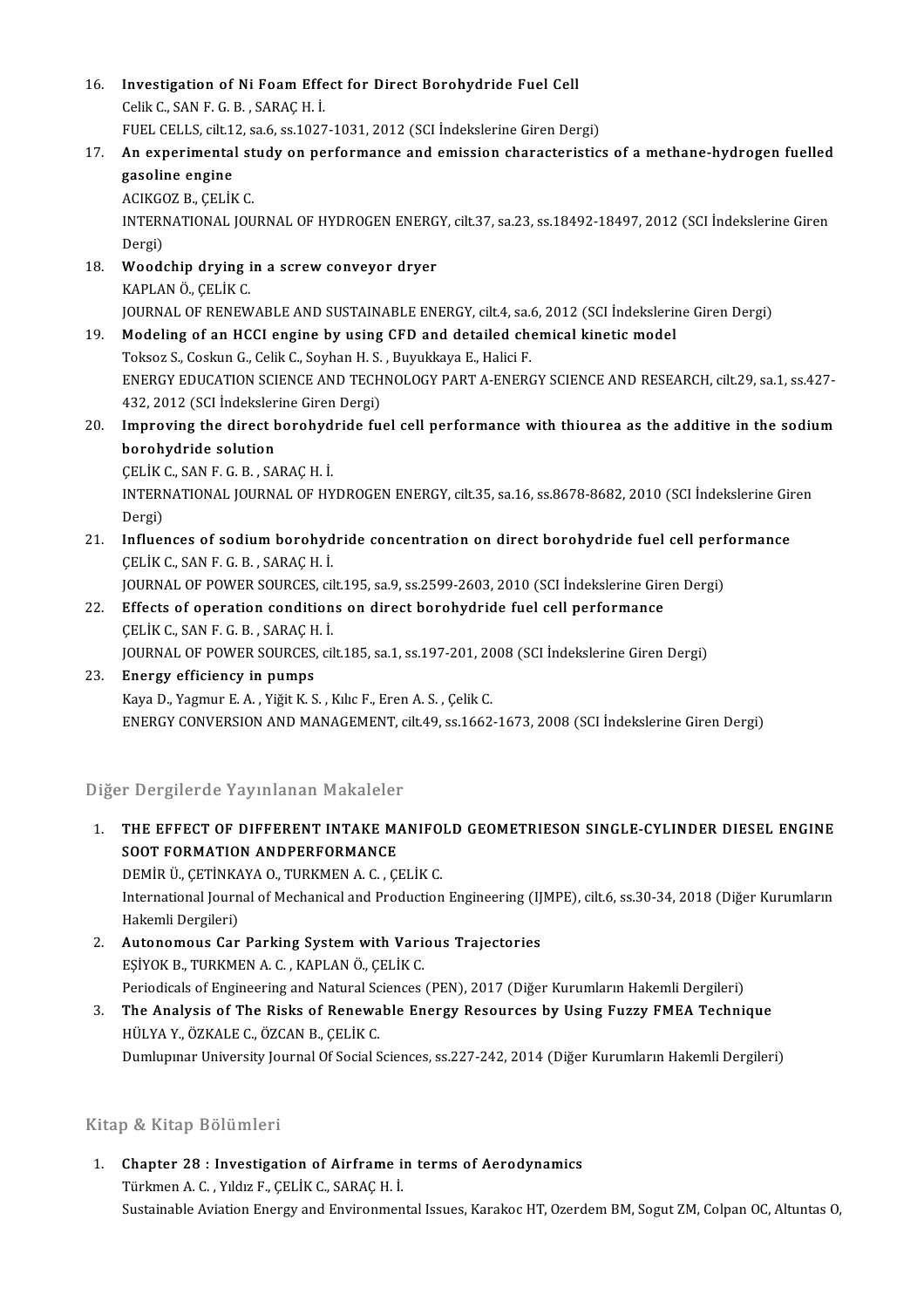Editör, Springer, İsviçre, ss.343-350, 2016

2. Chapter 28 : Investigation of Airframe in terms of Aerodynamics TURKMENA.C. ,YILDIZ F.,ÇELİKC.,SARAÇH. İ. Chapter 28 : Investigation of Airframe in terms of Aerodynamics<br>TURKMEN A. C. , YILDIZ F., ÇELİK C., SARAÇ H. İ.<br>Sustainable Aviation Energy and Environmental Issues, Karakoc HT, Ozerdem BM, Sogut ZM, Colpan OC, Altuntas O TURKMEN A. C. , YILDIZ F., ÇELİK C., SARAÇ H. İ.<br>Sustainable Aviation Energy and Environmental Issues, Kara<br>Editör, Springer International Publishing, ss.343-350, 2016

Editör, Springer International Publishing, ss.343-350, 2016<br>Hakemli Kongre / Sempozyum Bildiri Kitaplarında Yer Alan Yayınlar

- Iakemli Kongre / Sempozyum Bildiri Kitaplarında Yer Alan Yayınlar<br>1. Determination of the Effect of Serial and Parallel FlowConfiguration on Pressure Drop of Oxidant<br>. Side of theFuel Cell Side of theFuel Cell<br>Side of theFuel Cell<br>TIVIZ L.CELLY C. SAR Side of theFuel Cell<br>TIKIZ İ., ÇELİK C., SARAÇ H. İ. Side of theFuel Cell<br>TIKIZ İ., ÇELİK C., SARAÇ H. İ.<br>Isı Bilimi ve Tekniği Kongresi (ULIBTK 2019), 11 - 14 Eylül 2019<br>Investisation of the Berformanee of aDinest Berebydride 2. Investigation of the Performance of aDirect Borohydride Fuel Cell with Low Pt/CCatalyst Loading<br>CELIK C., TIKIZ I., AKAY R. G. Isı Bilimi ve Tekniği Kongresi<br>Investigation of the Perfo<br>ÇELİK C., TIKIZ İ., AKAY R. G.<br>4th International Hydnogen Investigation of the Performance of aDirect Borohydride Fuel Cell with Low Pt<br>CELIK C., TIKIZ I., AKAY R. G.<br>4th International Hydrogen Technologies Congress (IHTEC-2019), 20 - 23 Haziran 2019<br>Investigation of the Berforma 3. Investigation of the Performance of a Direct Borohydride Fuel Cell with Low Pd/C Catalyst Loading 4th International Hydrogen Technologies C<br>Investigation of the Performance of a<br>Under Different Operating Conditions<br>CELUC TWE LABACH <sup>i</sup> Under Different Operating Conditions<br>CELİK C., TIKIZ İ., SARAC H. İ. Under Different Operating Conditions<br>ÇELİK C., TIKIZ İ., SARAÇ H. İ.<br>4th International Hydrogen Technologies Congress (IHTEC-2019), 20 - 23 Haziran 2019<br>Kinetiss of Sodium Borobydride Qvidation Boastion on Carbon Sunnerted CELIK C., TIKIZ I., SARAC H. I.<br>4th International Hydrogen Technologies Congress (IHTEC-2019), 20 - 23 Haziran 2019<br>4. Kinetics of Sodium Borohydride Oxidation Reaction on Carbon-Supported Pd-Zn Catalysts<br>67500 M.D., CELIK 4th International Hydrogen Technologies Con<br>Kinetics of Sodium Borohydride Oxidation<br>Özcan M. D. , ÇELİK C., AKAY R. G. , AKIN A. N.<br>4th International Hydrogen Technologies Con Kinetics of Sodium Borohydride Oxidation Reaction on Carbon-Supported Pd-Zn Cataly<br>Özcan M. D. , ÇELİK C., AKAY R. G. , AKIN A. N.<br>4th International Hydrogen Technologies Congress, Edirne, Türkiye, 20 - 23 Haziran 2019, ss Özcan M. D. , ÇELİK C., AKAY R. G. , AKIN A. N.<br>4th International Hydrogen Technologies Congress, Edirne, Türkiye, 20 - 23 Haziran 201<br>5. Hydrogen Production Performances of Solar, Wind and Their Hybrid System<br>TIVIZ İ. CEL 4th International<br>Hydrogen Prod<br>TIKIZ İ., ÇELİK C.<br>IMASCON 2010 Hydrogen Production Performal<br>TIKIZ İ., ÇELİK C.<br>IMASCON 2019, 26 - 28 Nisan 2019<br>COMPARISON OF RENEWARI E E TIKIZ İ., ÇELİK C.<br>IMASCON 2019, 26 - 28 Nisan 2019<br>6. COMPARISON OF RENEWABLE ENERGY RESOURCES with ANALYTIC HIERARCHY PROCESS METHOD
- IMASCON 2019, 26 28 Nisan 2019<br>**COMPARISON OF RENEWABLE ENERGY RESOU<br>ÖZKALE C., ÇELİK C., TÜRKMEN A. C. , ÇAKMAZ E. S.**<br>INTERNATIONAL CONEERENCE on EMERCINC TRE COMPARISON OF RENEWABLE ENERGY RESOURCES with ANALYTIC HIERARCHY PROCESS METHOD<br>ÖZKALE C., ÇELİK C., TÜRKMEN A. C. , ÇAKMAZ E. S.<br>INTERNATIONAL CONFERENCE on EMERGING TRENDS in ENGINEERING and TECHNOLOGY, 27 - 28 Mart 2019 ÖZKALE C., ÇELİK C., TÜRKMEN A. C. , ÇAKMAZ E. S.<br>INTERNATIONAL CONFERENCE on EMERGING TRENDS in ENGINEERING and TECI<br>7. A Comparison of the Various Motor Type for Usage at Fuel Cell Vehicles<br>TIVIZ İ. CELİK C

INTERNATIONAL<br>A Comparison<br>TIKIZ İ., ÇELİK C.<br><sup>7th International</sup> TIKIZ İ., ÇELİK C.<br>7th International Conference on Renewable Fuels Combustion and Fire FCE 2019, 10 - 13 Mart 2019

- 8. TIKIZ İ., ÇELİK C.<br>8. Preparational Conference on Renewable Fuels Combustion and Fire FCE 2019, 10 13 Mart 2019<br>8. Preparation And Characterization Of Carbon-Supported Pd-Zn Nanoparticles As Anode Catalyst For<br>9. Dina 7th International Conference on<br>Preparation And Characteriz<br>Direct Borohydride Fuel Cell<br>DOČAN ÖZCAN M. CELIK C. AKI Direct Borohydride Fuel Cell<br>DOĞAN ÖZCAN M., ÇELİK C., AKIN A. N. , AKAY R. G. Direct Borohydride Fuel Cell<br>DOĞAN ÖZCAN M., ÇELİK C., AKIN A. N. , AKAY R. G.<br>22nd World Hydrogen Energy Congress ( WHEC 2018), Rio-De-Janeiro, Brezilya, 17 - 22 Haziran 2018<br>Davelopment and Electrochemical Characterizati 9. DOĞAN ÖZCAN M., ÇELİK C., AKIN A. N. , AKAY R. G.<br>22nd World Hydrogen Energy Congress (WHEC 2018), Rio-De-Janeiro, Brezilya, 17 - 22 Haziran 2018<br>9. Development and Electrochemical Characterization of Pd-Co/C Bimetallic
- 22nd World Hydrogen Energy Congress (<br>Development and Electrochemical Cha<br>GÖZLÜ C., ÇELİK C., AKIN A. N. , AKAY R. G.<br>22nd World Hydrogen Energy Congress ( Development and Electrochemical Characterization of Pd-Co/C Bimetallic Alloy Electrocatal<br>GÖZLÜ C., ÇELİK C., AKIN A. N. , AKAY R. G.<br>22nd World Hydrogen Energy Congress ( WHEC 2018), Rio-De-Janeiro, Brezilya, 17 - 22 Hazi
- 6ÖZLÜ C., ÇELİK C., AKIN A. N. , AKAY R. G.<br>22nd World Hydrogen Energy Congress ( WHEC 2018), Rio-De-Janeiro, Brezilya, 17 22 Haziran 2018<br>10. Ceyhan Nehri Havzasi'nda Çoklu Baraj Gölleri Üzerinde Yüzer Fotovoltaik S 22nd World Hydrogen Energy Cong<br>Ceyhan Nehri Havzasi'nda Çoklu<br>Sistemde Optimal Enerji Üretimi<br>ÜNUÜ M. OPAN M. ÖZKALE C. CELİR Ceyhan Nehri Havzasi'nda Çoklu Baraj Gölleri<br>Sistemde Optimal Enerji Üretimi<br>ÜNLÜ M., OPAN M., ÖZKALE C., ÇELİK C., SARAÇ H. İ.<br>2rd INTERNATIONAL CONCRESS ON ENCINEERING Sistemde Optimal Enerji Üretimi<br>ÜNLÜ M., OPAN M., ÖZKALE C., ÇELİK C., SARAÇ H. İ.<br>3rd INTERNATIONAL CONGRESS ON ENGINEERING, ARCHITECTURE AND DESIGN, Kocaeli, Türkiye, 4 - 05 Mayıs<br>2018. ss.332-333 ÜNLÜ M., OPAN M., ÖZKALE C., ÇELİK C., SARAÇ H. İ. 3rd INTERNATIONAL CONGRESS ON ENGINEERING, ARCHITECTURE AND DESIGN, Kocaeli, Türkiye, 4<br>2018, ss.332-333<br>11. Kirsal Bir Yerleşim Bölgesinde Yenilenebilir Enerji Kaynaklarından Optimal Enerji Üretimi<br>OPAN M. ÖZKALE C. ÜNUÜ
- 2018, ss.332-333<br>Kirsal Bir Yerleşim Bölgesinde Yenilenebilir E<br>OPAN M., ÖZKALE C., ÜNLÜ M., ÇELİK C., SARAÇ H. İ.<br>2rd INTERNATIONAL CONCRESS ON ENCINEERING Kirsal Bir Yerleşim Bölgesinde Yenilenebilir Enerji Kaynaklarindan Optimal Enerji Üretimi<br>OPAN M., ÖZKALE C., ÜNLÜ M., ÇELİK C., SARAÇ H. İ.<br>3rd INTERNATIONAL CONGRESS ON ENGINEERING, ARCHITECTURE AND DESIGN, Kocaeli, Türk 0PAN M., ÖZKALE<br>3rd INTERNATION<br>2018, ss.327-329<br>Püzzer ve Hidro 3rd INTERNATIONAL CONGRESS ON ENGINEERING, ARCHITECTURE AND DESIGN, Kocaeli, Türkiye, 4 - 05<br>2018, ss.327-329<br>12. Rüzgar ve Hidroelektrik Enerji Santralleri'nden Kirsal Bir Yerleşim Bölgesinde Optimal Enerji
- 2018, ss<mark>.</mark><br>Rüzgar<br>Üretimi Rüzgar ve Hidroelektrik Enerji Santralleri'nde<br>Üretimi<br>ÖZKALE C., OPAN M., ÜNLÜ M., ÇELİK C., SARAÇ H. İ.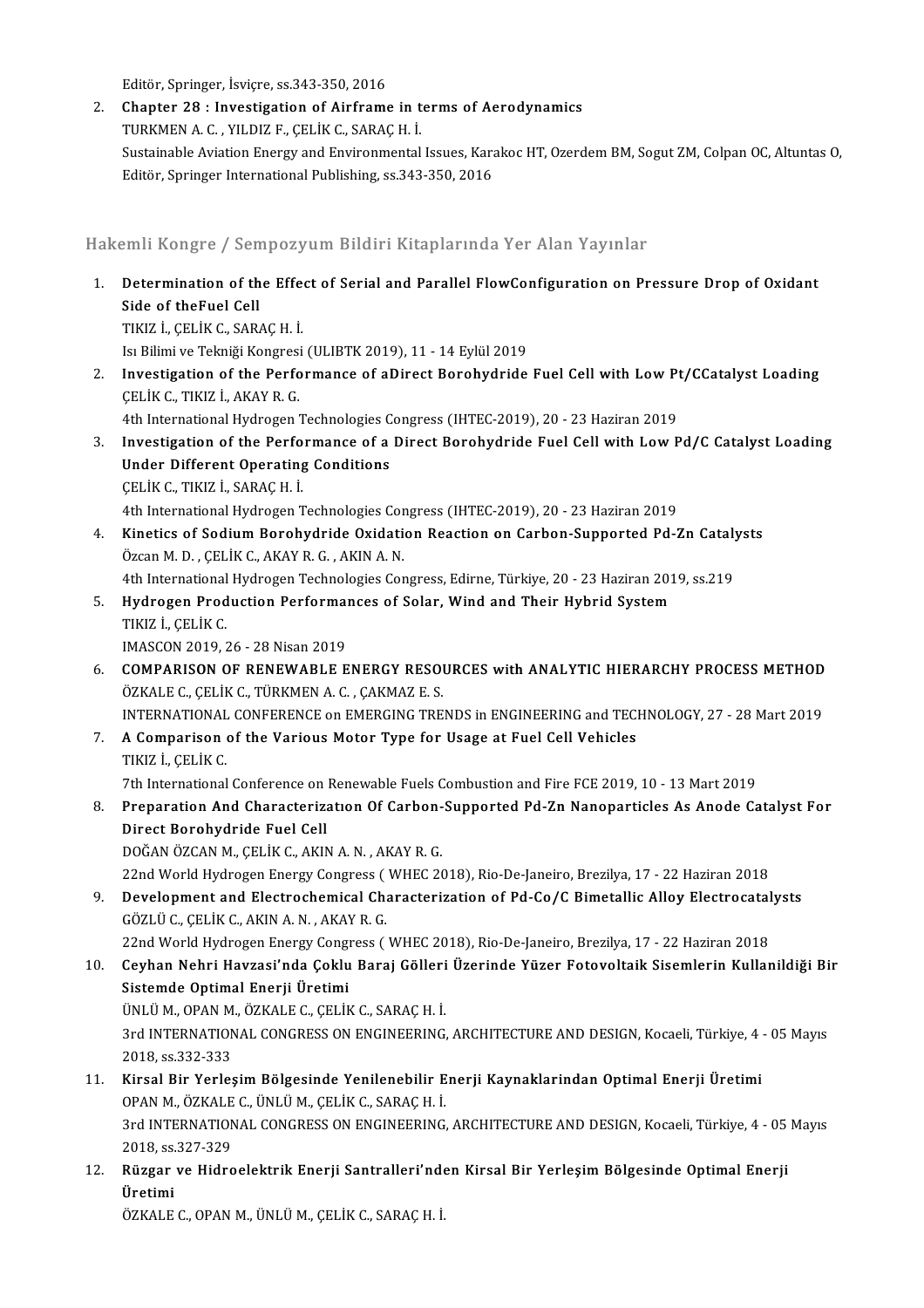3RD INTERNATIONAL CONGRESS ON ENGINEERING, ARCHITECTURE AND DESIGN, Kocaeli, Türkiye, 4 - 05 Mayıs<br>2018, SS 20, 20 3RD INTERNAT<br>2018, ss.29-30<br>The effect of a 13. The effect of different intake manifold geometries on single-cylinder diesel engine soot formation<br>13. The effect of different intake manifold geometries on single-cylinder diesel engine soot formation<br>13. The effect o

### 2018, ss.29-30<br>13. The effect of different intake manifold geometries on single-cylinder diesel engine soot formation<br>and performance The effect of different intake manifold geo<br>and performance<br>DEMİR Ü., Çetinkaya O., Türkmen A. C. , ÇELİK C.<br>159th International Conference on Becent Inner

158th International Conference on Recent Innovations in Engineering and Technology, Tokyo, Japonya, 29 - 30<br>Mart 2018 DEMİR Ü., Ç<br>158th Inter<br>Mart 2018<br>Electreche 158th International Conference on Recent Innovations in Engineering and Technology, Tokyo, Japonya, 29 - 3<br>Mart 2018<br>14. Electrochemical Characterization of Carbon-Supported Bimetalic Pd-Zn Nanoparticles as Anode<br>6 Catalys

- Mart 2018<br>Electrochemical Characterization of Carbo<br>Catalyst for Direct Borohydride Fuel Cells<br>AKAN B.C. ÖZCAN DOČAN M. CELİK G. AKIN A Catalyst for Direct Borohydride Fuel Cells<br>AKAY R.G., ÖZCAN DOĞAN M., ÇELİK C., AKIN A.N. Catalyst for Direct Borohydride Fuel Cells<br>AKAY R. G. , ÖZCAN DOĞAN M., ÇELİK C., AKIN A. N.<br>3rd International Hydrogen Technologies Congress (IHTEC-2018), Alanya, Türkiye, 15 - 18 Mart 2018<br>Novel Bd. Co. (C. Bimetallis Al
- 15. Novel Pd-Co/C Bimetallic Alloy Electrocatalyst for Direct Borohydride Fuel Cell<br>GÖZLÜ C., CELİK C., AKIN A. N., AKAY R. G. 3rd International Hydrogen Technologies<br>Novel Pd-Co/C Bimetallic Alloy Electr<br>GÖZLÜ C., ÇELİK C., AKIN A. N. , AKAY R. G.<br><sup>2rd International Hydrogen Technologies</sup> Novel Pd-Co/C Bimetallic Alloy Electrocatalyst for Direct Borohydride Fuel Cell<br>GÖZLÜ C., ÇELİK C., AKIN A. N. , AKAY R. G.<br>3rd International Hydrogen Technologies Congress (IHTEC-2018), Alanya, Türkiye, 15 - 18 Mart 2018<br>
- 6ÖZLÜ C., ÇELİK C., AKIN A. N. , AKAY R. G.<br>3rd International Hydrogen Technologies Congress (IHTEC-2018), Alanya, Türkiye, 15 18 Mart 2018<br>16. Analysis of a Ground-Source Heat Pump in ThermodynamicMeans and The Econ 3rd Internatio<br><mark>Analysis of</mark> a<br>Heat Pumps<br>YU DIZ G SAR Analysis of a Ground-Source<br>Heat Pumps<br>YILDIZ Ç., SARAÇ H. İ. , ÇELİK C.<br>H. "Europeen Congress on Feon Heat Pumps<br>YILDIZ Ç., SARAÇ H. İ. , ÇELİK C.<br>II. "European Congress on Economic IssuesNew Trends in Economics", Kocaeli, Türkiye, 16 - 18 Kasım 2017, ss.91

- 17. Novel Direct Borohydride Fuel Cel membranesbased on SPEEK and PBI AKAYR.G. ,ATAK.C. ,ÇELİKC. mESC-IS 2017 2nd International Symposium on Materials for Energy Storage and Conversion, 26 - 28 Eylül 2017
- 18. International Energy Policies and Reflections of Turkey Çelik C., Yılmaz Genç S., Narçiçek N. I<mark>nternational Energy Policies and Reflections of Turkey</mark><br>Çelik C., Yılmaz Genç S., Narçiçek N.<br>IV.IMCOFE International Multidisciplinary Congress of Eurasia, İstanbul, Türkiye, 23 - 25 Ağustos 2017, ss.535-546<br>Preparation Celik C., Yılmaz Genç S., Narçiçek N.<br>19. IV.IMCOFE International Multidisciplinary Congress of Eurasia, İstanbul, Türkiye, 23 - 25 Ağustos 2017, ss.535-5<br>19. Preparation of Carbon supported PdZn Nanoalloy Anode Catalyst f
- IV.IMCOFE International Multidisciplina<br>Preparation of Carbon supported ]<br>DOĞAN ÖZCAN M., ÇELİK C., AKIN A. N.<br>4th Anatolian School of Catalusis (ASC 19. Preparation of Carbon supported PdZn Nanoalloy Anode Catalyst for Direct Borohydride Fuel Cell<br>DOĞAN ÖZCAN M., ÇELİK C., AKIN A. N.<br>4th Anatolian School of Catalysis (ASC-4), 11 - 14 Eylül 2017

- 20. Study on hydrolysis activity of NaBH4 with Co-B catalysts supported on different activated carbons 4th Anatolian School of Catalysis (ASC-4), 11 - 14 Eylül 2017<br>Study on hydrolysis activity of NaBH4 with Co-B catalysts supported on different a<br>KİBAR M. E. , ENGİNTEPE E., ÖZDEMİR E., KAPLAN Ö., ÇELİK C., KAYIRAN BEYAZ s. Study on hydrolysis activity of NaBH4 with Co-B catalysts supported<br>KİBAR M. E. , ENGİNTEPE E., ÖZDEMİR E., KAPLAN Ö., ÇELİK C., KAYIRAN BEYA<br>13 th European Congress on Catalysis – EuropaCat-XIII, 27 - 31 Ağustos 2017<br>Türk 13 th European Congress on Catalysis - EuropaCat-XIII, 27 - 31 Ağustos 2017
- 21. Türkiye'nin Enerji Hareketliliği Bağlamında Enerji Tüketimi İle Ekonomik Büyümesi Arasındaki Çelik C., Yılmaz Genç S., İnce M. R.

International Congress Of Management Economy And Policy, İstanbul, Türkiye, 20 - 21 Mayıs 2017, ss.893-911

22. Çelik C., Yılmaz Genç S., İnce M. R.<br>122. TÜRKİYE'NİN ENERJİ HAREKETLİLİĞİ BAĞLAMINDA ENERJİ TÜKETİMİ İLE EKONOMİK BÜYÜMESİ<br>122. TÜRKİYE'NİN ENERJİ HAREKETLİLİĞİ BAĞLAMINDA ENERJİ TÜKETİMİ İLE EKONOMİK BÜYÜMESİ International Congress Of Management Economy And Policy, İstanbul, Türkiy<br>TÜRKİYE'NİN ENERJİ HAREKETLİLİĞİ BAĞLAMINDA ENERJİ TÜKETİ<br>ARASINDAKİ İLİŞKİNİN TESPİTİNE YÖNELİK BİR DEĞERLENDİRME<br>Celik C. Yılmar Cana S. İnas M. P TÜRKİYE'NİN ENERJİ HAREKE<br>ARASINDAKİ İLİŞKİNİN TESPİ<br>Çelik C., Yılmaz Genç S., İnce M. R.<br>International Congress of Manag ARASINDAKİ İLİŞKİNİN TESPİTİNE YÖNELİK BİR DEĞERLENDİRME<br>Çelik C., Yılmaz Genç S., İnce M. R.<br>International Congress of Management, Economy and Policy, İstanbul, Türkiye, 20 - 21 Mayıs 2017, ss.893-909<br>Davelopment of a Dir

Celik C., Yılmaz Genç S., İnce M. R.<br>International Congress of Management, Economy and Policy, İstanbul, Türkiye, 20 - 21 Mayıs 2017, ss.893-909<br>23. Development of a Direct Borohydride Fuel Cell (DBFC) Consisting of Novel International<br>Developmer<br>Assemblies<br>CÖZUÜC AK Development of a Direct Borohydride Fuel Cell (DBFC) Consisting of Novel Membrane Electrode<br>Assemblies<br>GÖZLÜ C., AKAY R. G. , ÇELİK C., AKIN A. N.

Assemblies<br>GÖZLÜ C., AKAY R. G. , ÇELİK C., AKIN A. N.<br>nd World Conference On Technology, Innovation and Enterpreneurship, 12 - 14 Mayıs 2017<br>Fluid Solid Interaction On Wind Turbine Plades

24. Fluid-Solid Interaction On Wind Turbine Blades<br>YILDIZ F., TURKMEN A. C., YILDIZ C., SARAC H. İ., CELİK C. nd World Conference On Technology, Innovation and Enter<br>Fluid-Solid Interaction On Wind Turbine Blades<br>YILDIZ F., TURKMEN A. C. , YILDIZ Ç., SARAÇ H. İ. , ÇELİK C.<br>III International Conference on Engineering and Natural Sc III. International Conference on Engineering and Natural Sciences, 3 - 07 Mayıs 2017 25. Autonomous car parking system with various trajectories eşiyokb., türkmena. c. ,KAPLANÖ.,ÇELİKC. Autonomous car parking system with various trajectories<br>eşiyok b., türkmen a. c. , KAPLAN Ö., ÇELİK C.<br>III INTERNATIONAL CONFERENCE ON ENGINEERING AND NATURAL SCIENCES (ICENS2017), 3 - 07 Mayıs 2017<br>The Effect of Pollistic

26. The Effect of Ballistic Investigation on Small Arms Design ÖZYILMAZ Ö., KAPLAN Ö., CELIK C. III INTERNATIONAL CONFERENCE<br>The Effect of Ballistic Investiga<br>ÖZYILMAZ Ö., KAPLAN Ö., ÇELİK C.<br>III INTERNATIONAL CONFERENCE III INTERNATIONAL CONFERENCE ON ENGINEERING AND NATURAL SCIENCES (ICENS2017), 3 - 07 Mayıs 2017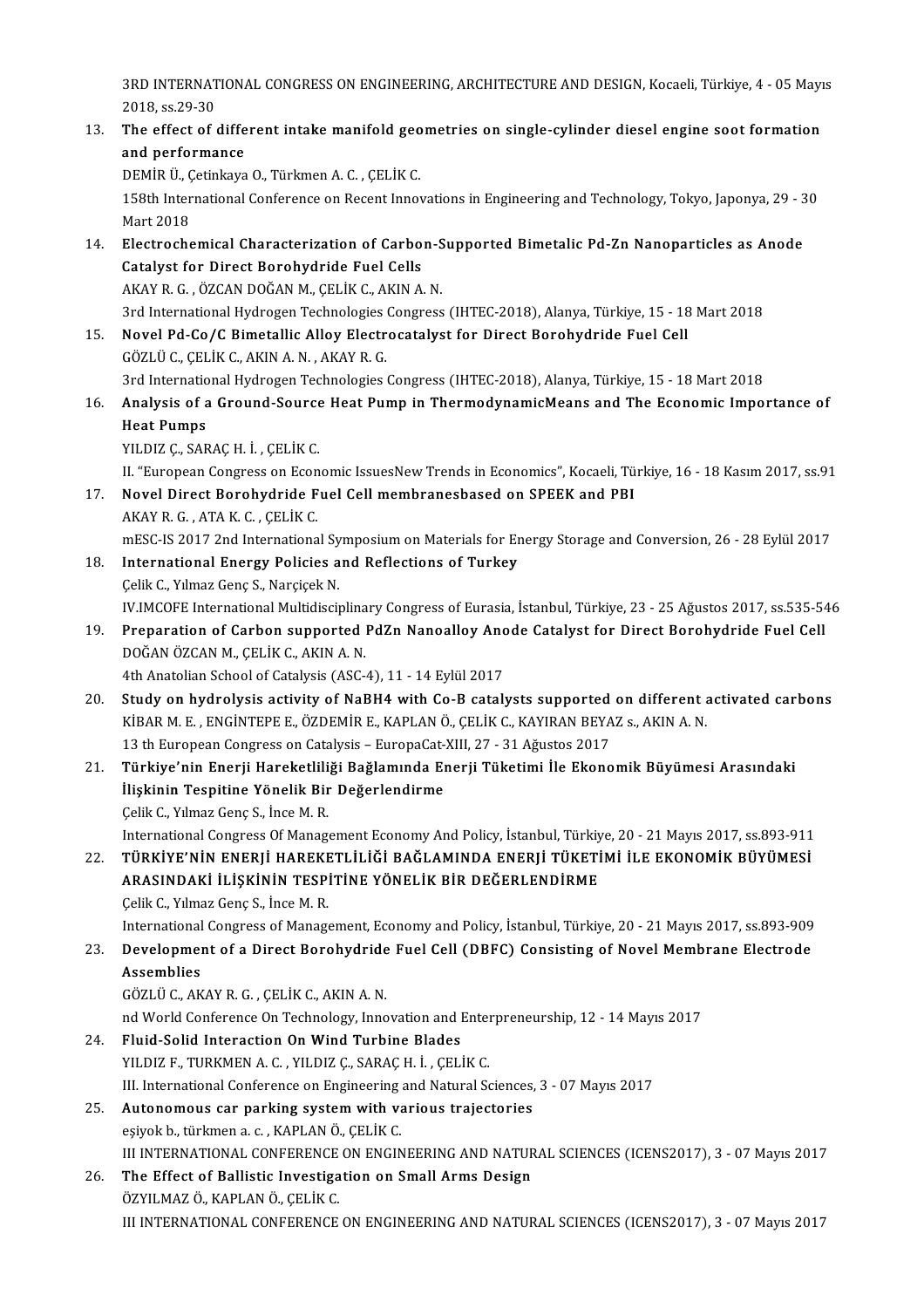| 27. | TERMAL KONFOR DEĞERLENDIRME STRATEJISI                                                                                                               |
|-----|------------------------------------------------------------------------------------------------------------------------------------------------------|
|     | DENİZ F., ÇELİK C.                                                                                                                                   |
|     | 1. INTERNATIONAL ACADEMIC RESEARCH CONGRESS, 3 - 05 Kasım 2016, ss.329                                                                               |
| 28. | Analysis of a Priority Flow Control Valve with Hydraulic System Simulation Model                                                                     |
|     | Kolcuoğlu T., SOYHAN H. S., COŞKUN G., ÇELİK C.                                                                                                      |
|     | 9th International Conference on Sustainable Energy & Environmental Protection, 22 - 25 Eylül 2016, ss.351-358                                        |
| 29. | SOĞUK ORTAMLAR ve IREQ YÖNTEMİ GIDA SEKTÖRÜNDEÖRNEK ÇALIŞMA                                                                                          |
|     | DENİZ F., ÇELİK C.                                                                                                                                   |
|     | 1 INTERNATIONAL ACADEMICRESEARCH CONGRESS, Antalya, Türkiye, 3 - 05 Kasım 2016, ss.3300-3305                                                         |
| 30. | Modeling the impact of number of fin and material on the heat sink performance with CFD analysis<br>TURKMEN A.C., YILDIZ F., ÇELİK C., SUNDEN B.     |
|     | 2nd SOUTH EAST EUROPEAN CONFERENCE ON SUSTAINABLE DEVELOPMENT OF ENERGY, WATER AND                                                                   |
|     | ENVIRONMENT SYSTEMS, 15 - 18 Haziran 2016, ss 194                                                                                                    |
| 31  | Energy harvesting with the piezoelectric material integrated shoe                                                                                    |
|     | Türkmen A C, ÇELİK C.                                                                                                                                |
|     | 2nd SOUTH EAST EUROPEAN CONFERENCE ON SUSTAINABLE DEVELOPMENT OF ENERGY, WATER AND                                                                   |
|     | ENVIRONMENT SYSTEMS, 15 - 18 Haziran 2016, ss 177                                                                                                    |
| 32  | Blade profile analysis for wind turbines by ansys software                                                                                           |
|     | YILDIZ F., TURKMEN A. C., YILDIZ Ç., ÇELİK C., SARAÇ H. İ.                                                                                           |
|     | 1st International Mediterranean Science and Engineering Congress, 26 - 28 Ekim 2016, ss.1473-1476                                                    |
| 33  | MODELLING OF PERFORMANCE AND EXHAUST EMISSIONS OF A GASOLINE ENGINE FUELLED                                                                          |
|     | METHANE HYDROGEN USING SVR MODEL                                                                                                                     |
|     | ÇELİK C., ACIKGOZ B., SOYHAN H. S. , YABANOVA İ., DEMİRTAŞ V., YUMURTACI M.                                                                          |
|     | 9th International Conference on Sustainable Energy & Environmental Protection, 22 - 25 Eylül 2016, ss.47-54                                          |
| 34  | Modeling in cylinder gas motions in internal combustion engines by using CFD                                                                         |
|     | DEMIRTAŞ V., BAYRAKÇEKEN H., ALBAYRAK ÇEPER B., SOYHAN H. S. , ÇELİK C., COŞKUN G., DEMIR Ü.                                                         |
|     | 20. Ulusal Isı Bilimi ve Tekniği Kongresi, Türkiye, 14 - 16 Haziran 2015                                                                             |
| 35. | Evaluation of The Renewable Energy Sources by Using AHP and Promethee Multi Criteria Decision                                                        |
|     | <b>Making Methods</b>                                                                                                                                |
|     | ÖZKALE C., AKBULUT B., GÜLEÇ P., ÇELİK C.<br>16. Uluslararası Ekonometri, Yöneylem Araştırması ve İstatistik Sempozyumu (EYİ2015), 7 - 12 Mayıs 2015 |
| 36. | Pitch Angle Analysis of NACA 2415 Airfoil                                                                                                            |
|     | YILDIZ F., TURKMEN A. C., ÇELİK C., SARAÇ H. İ.                                                                                                      |
|     | World Congress on Engineering (WCE 2015), London, Kanada, 1 - 03 Temmuz 2015, ss.1107-1110                                                           |
| 37. | Determination of drying characteristics of Turkish pine Pinus brutia woodchips in a screw dryer in                                                   |
|     | various drying conditions                                                                                                                            |
|     | KAPLAN Ö., ÇELİK C., OLGUN H., Alkassir A.                                                                                                           |
|     | 6th International Ege Energy Symposium & Exhibition, İzmir, Türkiye, 28 - 30 Haziran 2012                                                            |
| 38. | Yakıt Debisinin Doğrudan Borhidrürlü Yakıt Pili Performansı Üzerine Etkisinin İncelenmesi                                                            |
|     | ÇELİK C., BOYACI SAN F. G., SARAÇ H. İ.                                                                                                              |
|     | ULIBTK'09 17. Ulusal Isı Bilimi ve Tekniği Kongresi, Sivas, Türkiye, 13 Haziran 2009, ss.1229-1232                                                   |
| 39. | Doğrudan Borhidrürlü Yakıt Pili Performansı Üzerine Sodyum Borhidrür Derişimin Etkileri                                                              |
|     | ÇELİK C., BOYACI SAN F. G., SARAÇ H. İ.                                                                                                              |
|     | ULIBTK'09 17. Ulusal Isı Bilimi ve Tekniği Kongresi, Sivas, Türkiye, 13 Haziran 2009, ss.1233-1237                                                   |
| 40. | Optimum operating strategies for liquid fed direct borohydride fuel cells                                                                            |
|     | ÇELİK C., Boyaci San F. G. , SARAÇ H. İ.                                                                                                             |
|     | 8 th Japan - Korea Symposium on mterials and Interfaces International Symposium on Frontiers in Chemical                                             |
|     | Engineering, Sapporo, Japonya, 5 - 07 Kasım 2008, ss.82                                                                                              |
| 41. | Destruction Analysis Depend On The Wearing With Oil Analysis Program                                                                                 |
|     | Gökalp B., SARAÇ H. İ., ÇELİK C.                                                                                                                     |
|     | 8th International Fracture Conference, İstanbul, Türkiye, 7 - 09 Kasım 2007, cilt.1, ss.651-664                                                      |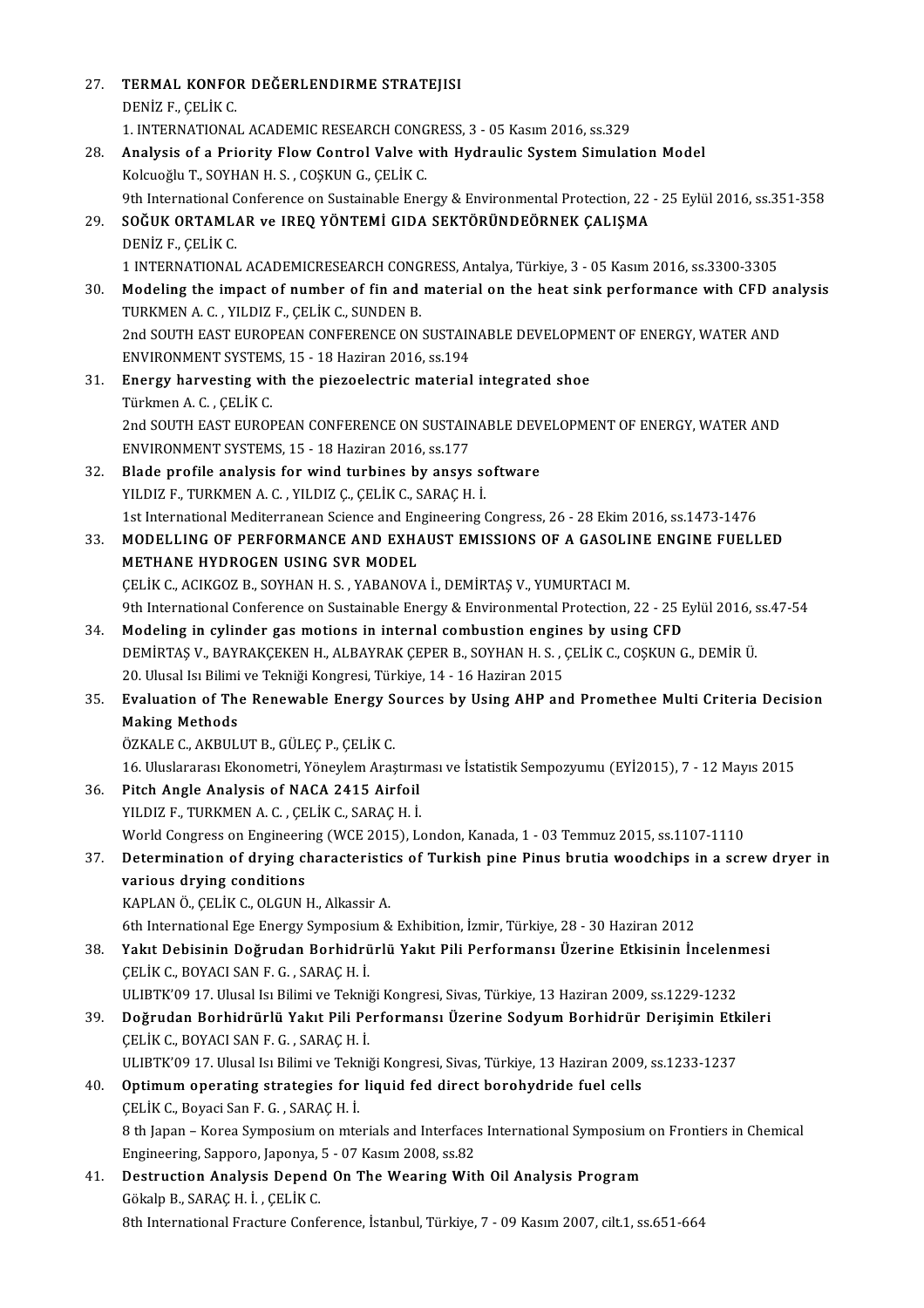- 42. Doğrudan Sodyum Borhidrürlü Yakıt Pili<br>CELİK C. SARACH İ. POVACLSANE C Doğrudan Sodyum Borhidrürlü Yak<br>ÇELİK C., SARAÇ H. İ. , BOYACI SAN F. G.<br>HLIPTV'07 16 Huval ku Bilimi ve Telmi ÇELİK C., SARAÇ H. İ. , BOYACI SAN F. G.<br>ULIBTK'07 16. Ulusal Isı Bilimi ve Tekniği Kongresi, Kayseri, Türkiye, 20 Haziran 2007, cilt.2, ss.646-650
- 43. Taşıt Radyatörü Isıl Performans Test Sonuçlarının NTU Yöntemi Kullanılarak İrdelenmesi METİNM.,PARMAKSIZOĞLUC.,SARAÇH. İ. ,ÇELİKC. ULIBTK'07 16. Ulusal Isı Bilimi ve Tekniği Kongresi, Kayseri, Türkiye, 20 Haziran 2007, cilt.2, ss.651-655 METİN M., PARMAKSIZOĞLU C., SARAÇ H. İ. , ÇELİK C.<br>ULIBTK'07 16. Ulusal Isı Bilimi ve Tekniği Kongresi, Kayseri, Türkiye, 20 Haziran 2007, cilt.2, ss.651-655<br>44. Farklı İşletim Şartlarının Pd Anot ve Pt Katotlu Doğruda
- ULIBTK'07 16. Ulusal Isı Bilimi ve Tekniği Kongre<br>Farklı İşletim Şartlarının Pd Anot ve Pt Kat<br>Performansı Üzerine Etkisinin İncelenmesi<br>CELİK C. ROYACI SAN E C. SARAC H.İ Farklı İşletim Şartlarının Pd Anot v<br>Performansı Üzerine Etkisinin İnce<br>ÇELİK C., BOYACI SAN F. G. , SARAÇ H. İ.<br>ULIPT<sup>IZ'07-16, Ulucal kı Bilimi ve Tolmi</sup> Performansı Üzerine Etkisinin İncelenmesi<br>ÇELİK C., BOYACI SAN F. G. , SARAÇ H. İ.<br>ULIBTK'07 16. Ulusal Isı Bilimi ve Tekniği Kongresi, Kayseri, Türkiye, 20 Haziran 2007, cilt.2, ss.641-645<br>Buhar Türbin Tehrikli Bomnalarda ÇELİK C., BOYACI SAN F. G. , SARAÇ H. İ.<br>ULIBTK'07 16. Ulusal Isı Bilimi ve Tekniği Kongresi, Kayseri,<br>45. Buhar Türbin Tahrikli Pompalarda Enerji Verimliliği<br>YİĞİT K. S. , KAYA D., EREN A. S. , YAĞMUR E. A. , CELİK C.
- ULIBTK'07 16. Ulusal Isı Bilimi ve Tekniği Kongresi, Kayse<br><mark>Buhar Türbin Tahrikli Pompalarda Enerji Verimlili</mark><br>YİĞİT K. S. , KAYA D., EREN A. S. , YAĞMUR E. A. , ÇELİK C.<br>Fnarii varimliliği kongresi, Kaçaoli Türkiye 15 Hag Enerji verimliliği kongresi, Kocaeli, Türkiye, 15 Haziran 2007, ss.223-231

#### Akademik İdari Deneyim

| ademik İdari Deneyim             |                                        |                                                                                         |  |  |
|----------------------------------|----------------------------------------|-----------------------------------------------------------------------------------------|--|--|
| 2020 - Devam Ediyor MYO Müdürü   |                                        | Kocaeli Üniversitesi, Kocaeli Meslek Yüksekokulu                                        |  |  |
| 2020 - Devam Ediyor Senato Uyesi |                                        | Kocaeli Üniversitesi, Kocaeli Meslek Yüksekokulu                                        |  |  |
| 2017 - Devam Ediyor              | Fakülte Yönetim<br>Kurulu Üyesi        | Kocaeli Üniversitesi, Ziraat Ve Doğa Bilimleri Fakültesi                                |  |  |
| $2015 - 2020$                    | Senato Üyesi                           | Kocaeli Üniversitesi, Ali Rıza Veziroğlu Meslek Yüksekokulu                             |  |  |
| $2015 - 2020$                    | MYO Müdürü                             | Kocaeli Üniversitesi, Ali Rıza Veziroğlu Meslek Yüksekokulu                             |  |  |
| $2015 - 2016$                    | Fakülte Yönetim<br>Kurulu Üyesi        | Kocaeli Üniversitesi, Fen Bilimleri Enstitusu /İş Sağlığı Ve<br>Guvenliği Anabilim Dalı |  |  |
| $2015 - 2015$                    | MYO Müdürü                             | Kocaeli Üniversitesi, İzmit Meslek Yüksekokulu                                          |  |  |
| 2008 - 2014                      | Erasmus Programı<br>Kurum Koordinatörü | Kocaeli Üniversitesi, Mühendislik Fakültesi / Makine Mühendisliği<br>Bölümü             |  |  |

#### Verdiği Dersler

Verdiği Dersler<br>Termik Turbo Makineler, Lisans<br>Fnarii Vänetimi Lisans vör urgr *D*örster<br>Termik Turbo Makinele<br>Enerji Yönetimi, Lisans Termik Turbo Makinel<br>Enerji Yönetimi, Lisans<br>Termodinamik, Lisans<br>Alternatif Enerii Kayna Enerji Yönetimi, Lisans<br>Termodinamik, Lisans<br>Alternatif Enerji Kaynakları, Lisans

#### Yönetilen Tezler

Yönetilen Tezler<br>Çelik C., Pd-Zn KAPLI BAKIR KÖPÜK KULLANIMININ DOĞRUDAN BORHİDRÜR YAKIT PİLİ PERFORMANSINA ETKİSİNİN<br>İNCELENMESİ, Yükok Lisana LCAĞLAYAN(Öğransi), 2019 TƏNƏLILEN TƏRIƏT<br>Çelik C., Pd-Zn KAPLI BAKIR KÖPÜK KULLANIMININ DOĞRI<br>İNCELENMESİ, Yüksek Lisans, İ.ÇAĞLAYAN(Öğrenci), 2019<br>Celik C. Doğuydan borbiduür yakıt nilində alın kanalı geome Çelik C., Pd-Zn KAPLI BAKIR KÖPÜK KULLANIMININ DOĞRUDAN BORHİDRÜR YAKIT PİLİ PERFORMANSINA ETKİS!<br>İNCELENMESİ, Yüksek Lisans, İ.ÇAĞLAYAN(Öğrenci), 2019<br>Çelik C., Doğrudan borhidrür yakıt pilinde akış kanalı geometrisi ve y

İNCELENMESİ, Yüksek Lisans, İ.ÇAĞLAYAN(Öğrenci), 2019<br>Çelik C., Doğrudan borhidrür yakıt pilinde akış kanalı geometrisi ve yakıt debisinin basınç düşümüne etkisi, Yüksek<br>Lisans, G.MENTEŞE(Öğrenci), 2019 Çelik C., Doğrudan borhidrür yakıt pilinde akış kanalı geometrisi ve yakıt debisinin basınç düşümüne etkisi, Yüksek<br>Lisans, G.MENTEŞE(Öğrenci), 2019<br>Çelik C., PALADYUM KAPLI NİKEL KÖPÜK KULLANIMININ DOOĞRUDAN BORHİDRÜR YAK

Lisans, G.MENTEŞE(Öğrenci), 2019<br>Çelik C., PALADYUM KAPLI NİKEL KÖPÜK KULLANIMININ DOOĞRI<br>ETKİSİNİN İNCELENMESİ, Yüksek Lisans, B.SARAÇ(Öğrenci), 2019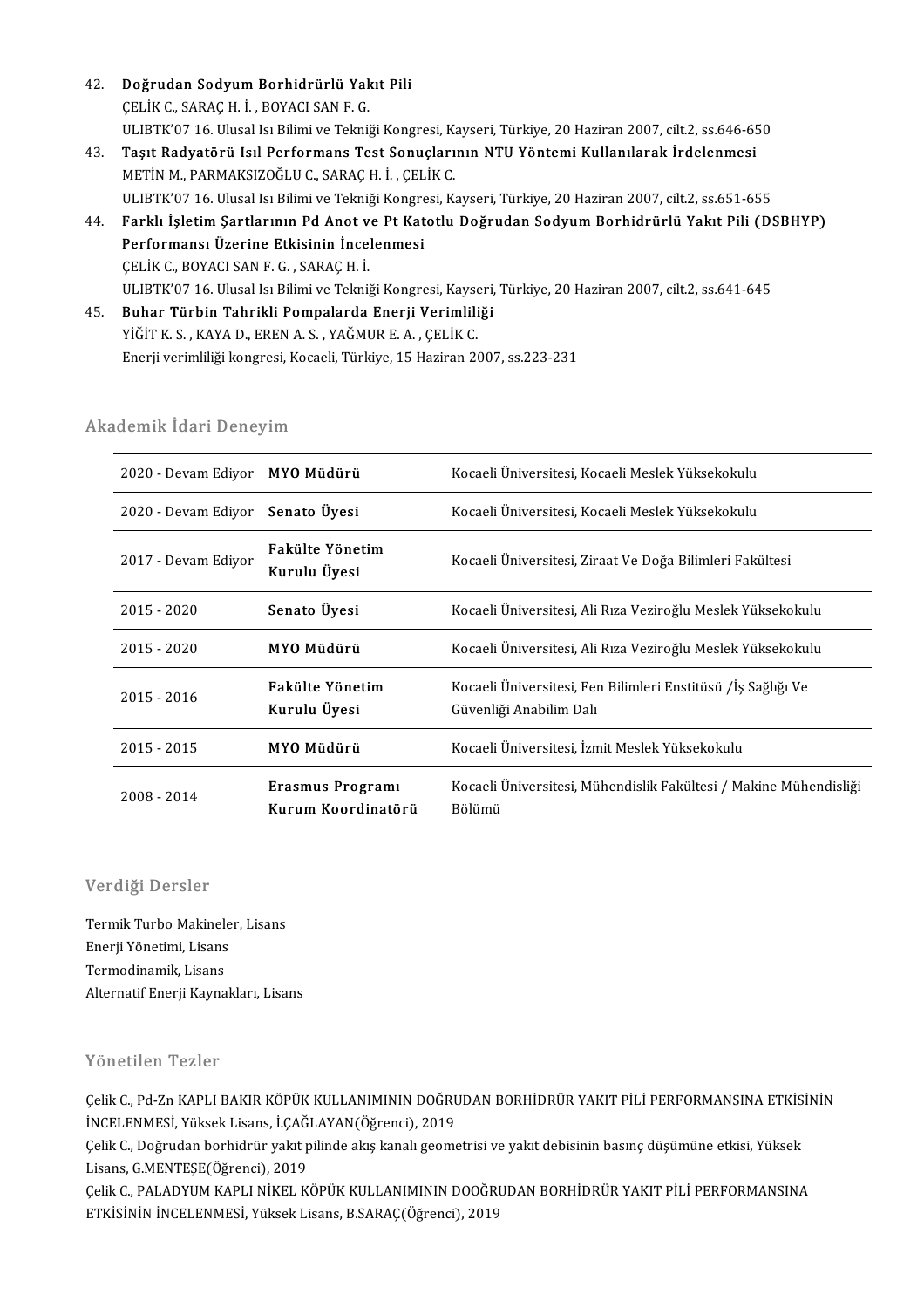Çelik C., Çalışma Parametrelerinin Tek Hücreli PEM Yakıt Pili Performansına Etkilerinin HAD Metodu ile Üç Boyutlu<br>İnselenmesi Yüksek Lisans, M.Kılıs(Öğrensi), 2018 Çelik C., Çalışma Parametrelerinin Tek Hücreli PEM<br>İncelenmesi, Yüksek Lisans, M.Kılıç(Öğrenci), 2018<br>Celik C. Gas Difüzyon Tabalanında Tarmal İletkanlik Çelik C., Çalışma Parametrelerinin Tek Hücreli PEM Yakıt Pili Performansına Etkilerinin HAD Metodu ile Üç Boyutlu<br>İncelenmesi, Yüksek Lisans, M.Kılıç(Öğrenci), 2018<br>Çelik C., Gaz Difüzyon Tabalarında Termal İletkenlik Kats

İncelenmesi, Yüksek Lisans, M.Kılıç(Öğrenci), 2018<br>Çelik C., Gaz Difüzyon Tabalarında Termal İletkenlik Katsayısı Tayini ve J<br>Olmayan Modelinin Geliştirilmesi, Yüksek Lisans, A.Can(Öğrenci), 2018<br>Celik C. ISO Standartların Çelik C., Gaz Difüzyon Tabalarında Termal İletkenlik Katsayısı Tayini ve Proton Değişim Membran Yakıt Pilinin İzotel<br>Olmayan Modelinin Geliştirilmesi, Yüksek Lisans, A.Can(Öğrenci), 2018<br>Çelik C., ISO Standartlarına Göre T

Olmayan Modelinin Geliştirilmesi, Yüksek Lisans, A.Can(Öğrenci), 2018<br>Çelik C., ISO Standartlarına Göre Termal Konfor Şartlarının İncelenmesi<br>Lisans, F.Deniz(Öğrenci), 2017 Çelik C., ISO Standartlarına Göre Termal Konfor Şartlarının İncelenmesi: Gıda Endüstrisinde Örnek Çalışma, Yüksek<br>Lisans, F.Deniz(Öğrenci), 2017<br>Çelik C., Çalışma parametrelerinin tek hücreli PEM yakıt pili performansına e

Çelik C., Çalışma parametrelerinin tek hücreli PEM yakıt pili performansına etkilerinin had metodu ile üç boyutlu

Celik C., Farklı Hava Kanalı Tasarımlarına Sahip Günes-Hava Kolektörlerinin Performansının Deneysel İncelenmesi, incelenmesi, Yüksek Lisans, M.KILIÇ(Öğren<br>Çelik C., Farklı Hava Kanalı Tasarımlarına S<br>Yüksek Lisans, B.Karabağ(Öğrenci), 2016<br>CELİK C. Hidrojon ve Metan Karısımlarını

ÇELİK C., Hidrojen ve Metan Karışımlarının İçten Yanmalı Motorlarda Kullanımının Deneysel Olarak İncelenmesi, Yüksek<br>Lisans, B.Açıkgöz(Öğrenci), 2012 Yüksek Lisans, B.Karabağ(Öğrenci<br>ÇELİK C., Hidrojen ve Metan Karış<br>Lisans, B.Açıkgöz(Öğrenci), 2012<br>CELİK C., Halazan Kanyayör Tini k ÇELİK C., Hidrojen ve Metan Karışımlarının İçten Yanmalı Motorlarda Kullanımının Deneysel Olarak İncelenmesi, Yüksek<br>Lisans, B.Açıkgöz(Öğrenci), 2012<br>ÇELİK C., Helezon Konveyör Tipi Kurutucuda Odun Parçacıklarının Kurutulm

Lisans,Ö.Kaplan(Öğrenci),2012 ÇELİK C., Helezon Konveyör Tipi Kurutucuda Odun Parçacıklarının Kurutulmasının Deneysel Olarak İn<mark>.</mark><br>Lisans, Ö.Kaplan(Öğrenci), 2012<br>Çelik C., Hafif Silah Tasarımının Balistik Açıdan İncelenmesi, Yüksek Lisans, Ö.Özyılmaz(

Çelik C., Hafif Silah Tasarımının Balistik Açıdan İncelenmesi, Yüksek Lisans, Ö.Özyılmaz(Öğrenci), 2010<br>ÇELİK C., Bir Dizel Motorunda Yanma Olayının Analizi, Yüksek Lisans, S.Toksöz(Öğrenci), 2010

#### Bilimsel Hakemlikler

Bilimsel Hakemlikler<br>INTERNATIONAL JOURNAL OF CHEMICAL REACTOR ENGINEERING, SCI Kapsamındaki Dergi, Kasım 2016<br>ENERCY CONVERSION AND MANACEMENT, SCI Kapsamındaki Dergi, Ağustes 2016 BAAMSOF AMAGAMANAST<br>INTERNATIONAL JOURNAL OF CHEMICAL REACTOR ENGINEERING, SCI Kapsamında<br>ENERGY CONVERSION AND MANAGEMENT, SCI Kapsamındaki Dergi, Ağustos 2016<br>BSC ADVANGES, SCI Kapsamındaki Dergi, Nisan 2016 INTERNATIONAL JOURNAL OF CHEMICAL REACTOR E<br>ENERGY CONVERSION AND MANAGEMENT, SCI Kapsa<br>RSC ADVANCES, SCI Kapsamındaki Dergi, Nisan 2016<br>EUEL CELLS SCI Kapsamındaki Dergi, Osak 2016 ENERGY CONVERSION AND MANAGEMENT, SCI Kapsamındaki Dergi, Ağustos 2016<br>RSC ADVANCES, SCI Kapsamındaki Dergi, Nisan 2016<br>FUEL CELLS, SCI Kapsamındaki Dergi, Ocak 2016 RSC ADVANCES, SCI Kapsamındaki Dergi, Nisan 2016<br>FUEL CELLS, SCI Kapsamındaki Dergi, Ocak 2016<br>INTERNATIONAL JOURNAL OF HYDROGEN ENERGY, SCI Kapsamındaki Dergi, Ocak 2016<br>ELECTROCHIMICA ACTA, SCI Kapsamındaki Dergi, Osak 2 FUEL CELLS, SCI Kapsamındaki Dergi, Ocak 2016<br>INTERNATIONAL JOURNAL OF HYDROGEN ENERGY, SCI Kaps.<br>ELECTROCHIMICA ACTA, SCI Kapsamındaki Dergi, Ocak 2016<br>INTERNATIONAL JOURNAL OF VEHICLE DESICN, SCI Kapsamı INTERNATIONAL JOURNAL OF HYDROGEN ENERGY, SCI Kapsamındaki Dergi, Ocak 20<br>ELECTROCHIMICA ACTA, SCI Kapsamındaki Dergi, Ocak 2016<br>INTERNATIONAL JOURNAL OF VEHICLE DESIGN, SCI Kapsamındaki Dergi, Ocak 2015<br>FUEL SCI Kapsamınd ELECTROCHIMICA ACTA, SCI Kapsamındaki Dergi, Ocak 2016<br>INTERNATIONAL JOURNAL OF VEHICLE DESIGN, SCI Kapsam<br>FUEL, SCI Kapsamındaki Dergi, Kasım 2014<br>FUEL CELLS, SCI Kapsamındaki Dergi, Temmuz 2014 INTERNATIONAL JOURNAL OF VEHICLE DESIGN, SCI Kapsamındaki Dergi, Ocak 2015 FUEL, SCI Kapsamındaki Dergi, Kasım 2014<br>FUEL CELLS, SCI Kapsamındaki Dergi, Temmuz 2014<br>INTERNATIONAL JOURNAL OF HYDROGEN ENERGY, SCI Kapsamındaki Dergi, Haziran 2014<br>INTERNATIONAL JOURNAL OF EXERCY, SCI Kapsamındaki Derg FUEL CELLS, SCI Kapsamındaki Dergi, Temmuz 2014<br>INTERNATIONAL JOURNAL OF HYDROGEN ENERGY, SCI Kapsamındaki Dergi<br>INTERNATIONAL JOURNAL OF EXERGY, SCI Kapsamındaki Dergi, Ocak 2014<br>ADVANCES IN MECHANICAL ENCINEERING, SCI Ka INTERNATIONAL JOURNAL OF HYDROGEN ENERGY, SCI Kapsamındaki Dergi, Haziraı<br>INTERNATIONAL JOURNAL OF EXERGY, SCI Kapsamındaki Dergi, Ocak 2014<br>ADVANCES IN MECHANICAL ENGINEERING, SCI Kapsamındaki Dergi, Temmuz 2013<br>ELECTROCH INTERNATIONAL JOURNAL OF EXERGY, SCI Kapsamındaki Dergi, Ocak 2014<br>ADVANCES IN MECHANICAL ENGINEERING, SCI Kapsamındaki Dergi, Temmuz 2013<br>ELECTROCHIMICA ACTA, SCI Kapsamındaki Dergi, Haziran 2013 ADVANCES IN MECHANICAL ENGINEERING, SCI Kapsamındaki Dergi, Temmuz 2013<br>ELECTROCHIMICA ACTA, SCI Kapsamındaki Dergi, Haziran 2013<br>INTERNATIONAL JOURNAL OF HYDROGEN ENERGY, SCI Kapsamındaki Dergi, Mart 2013<br>EUEL, SCI Kansam ELECTROCHIMICA ACTA, SCI Kapsamındak<br>INTERNATIONAL JOURNAL OF HYDROGEN<br>FUEL, SCI Kapsamındaki Dergi, Ocak 2013<br>JOURNAL OF PENEWARLE AND SUSTANIA INTERNATIONAL JOURNAL OF HYDROGEN ENERGY, SCI Kapsamındaki Dergi, Mart 2013<br>FUEL, SCI Kapsamındaki Dergi, Ocak 2013<br>JOURNAL OF RENEWABLE AND SUSTAINABLE ENERGY, SCI Kapsamındaki Dergi, Eylül 2012<br>FUEL CELLS SCI Kapsamındak FUEL, SCI Kapsamındaki Dergi, Ocak 2013<br>JOURNAL OF RENEWABLE AND SUSTAINABLE EN<br>FUEL CELLS, SCI Kapsamındaki Dergi, Eylül 2012<br>INTERNATIONAL JOURNAL OF EYERCY SCI Kapsa JOURNAL OF RENEWABLE AND SUSTAINABLE ENERGY, SCI Kapsamındaki Derg<br>FUEL CELLS, SCI Kapsamındaki Dergi, Eylül 2012<br>INTERNATIONAL JOURNAL OF EXERGY, SCI Kapsamındaki Dergi, Haziran 2012<br>INTERNATIONAL JOURNAL OF HYDROCEN ENER FUEL CELLS, SCI Kapsamındaki Dergi, Eylül 2012<br>INTERNATIONAL JOURNAL OF EXERGY, SCI Kapsamındaki Dergi, Haziran 2012<br>INTERNATIONAL JOURNAL OF HYDROGEN ENERGY, SCI Kapsamındaki Dergi, Mayıs 2012 INTERNATIONAL JOURNAL OF EXERGY, SCI Kapsamındaki Dergi, Haziran 2012<br>INTERNATIONAL JOURNAL OF HYDROGEN ENERGY, SCI Kapsamındaki Dergi, Mayıs 2012<br>INTERNATIONAL JOURNAL OF HYDROGEN ENERGY, SCI Kapsamındaki Dergi, Eylül 201 INTERNATIONAL JOURNAL OF HYDROGEN ENERGY,<br>INTERNATIONAL JOURNAL OF HYDROGEN ENERGY,<br>FUEL CELLS, SCI Kapsamındaki Dergi, Haziran 2011<br>INTERNATIONAL JOURNAL OF HYDROCEN ENERCY INTERNATIONAL JOURNAL OF HYDROGEN ENERGY, SCI Kapsamındaki Dergi, Eylül 2011<br>FUEL CELLS, SCI Kapsamındaki Dergi, Haziran 2011<br>INTERNATIONAL JOURNAL OF HYDROGEN ENERGY, SCI Kapsamındaki Dergi, Ağustos 2010 INTERNATIONAL JOURNAL OF HYDROGEN ENERGY, SCI Kapsamındaki Dergi, Ağustos 2010<br>Kongre ve Sempozyum Katılımı Faaliyetleri

Kongre ve Sempozyum Katılımı Faaliyetleri<br>International conference on Energy and Advanced Materials-2021 (ICEAM-2021) , Davetli Konuşmacı, Uttarpara- $Kotrung, U. V. Compo 2J$ <br>Kotrung, Hindistan, 2021<br>2nd International Confere International conference on Energy and Advanced Materials-2021 (ICEAM-2021) , Davetli Konușmacı, Uttarpara-<br>Kotrung, Hindistan, 2021<br>2nd International Conference on Energy Materials and Fuel Cell Research, Çalışma Grubu, M

Kotrung, Hindistan, 2021<br>2nd International Confer<br>Birleşik Devletleri, 2018<br>22nd World Hydrogen E 2nd International Conference on Energy Materials and Fuel Cell Research, Çalışma Grubu<br>Birleşik Devletleri, 2018<br>22nd World Hydrogen Energy Conference, Çalışma Grubu, Rio-De-Janeiro, Brezilya, 2018